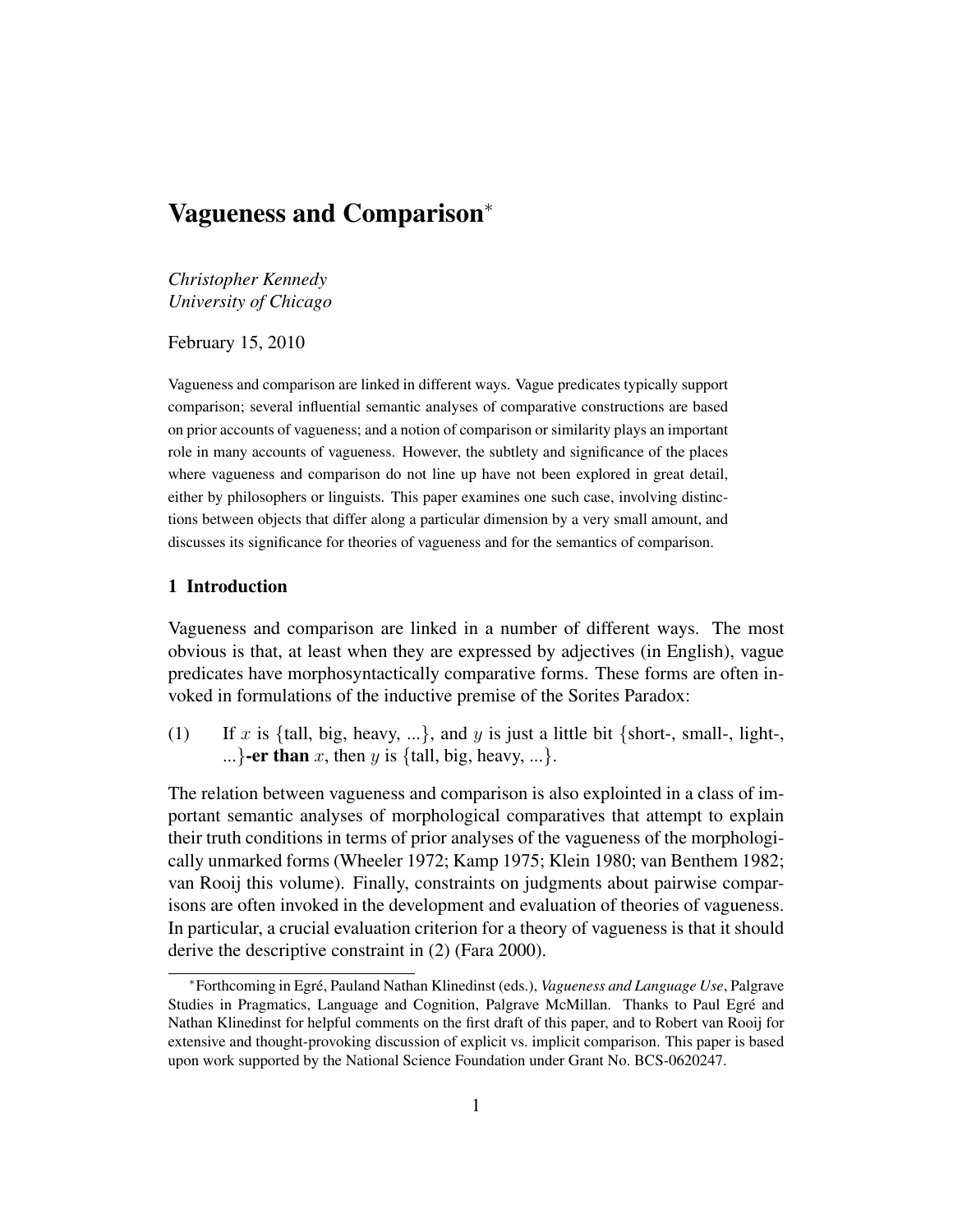(2) *The Similarity Constraint*

When  $x$  and  $y$  differ to only a very small degree in the property that a vague predicate  $q$  is used to express, we are unable or unwilling to judge the proposition that x is q true and that  $y$  is q false.

Theories differ both in whether they derive (2) and in how: some derive (2) as a function of language use (e.g. Soames 1999); some as a by-product of epistemic uncertainty (e.g. Williamson 1994); and some as a feature of the meaning of vague predicates (e.g. Raffman 1994, 1996; Fara 2000).

My goal in this paper is to take a close look at two ways of expressing comparison, which differ in both their morphosyntactic properties and semantic/pragmatic properties, with the goal of showing how they can help us assess theories of vagueness andexplanations of the Similarity Constraint on the one hand, and semantic analyses of the positive and the comparative forms (and the relation between them) on the other. The facts will suggest that the Similarity Constraint (and so features of vagueness more generally) is due to a semantic property of vague predicates, and that this property is a feature of the positive form but not the comparative form. This can be easily accommodated if both forms are derived from a more abstract source, but it is difficult (though perhaps not impossible) to explain if the comparative is derived from the positive.

# 2 Explicit and implicit comparison

### *2.1 Modes of comparison*

Consider the asymmetric size relation between the planets Uranus and Venus, as determined by diameter, which is shown to scale in Figure 1. (To make differences in diameter easily perceptible, I will represent the sizes of the planets as concentric circles in the figures to follow.)



Figure 1: Uranus (51,118 km) vs. Venus (12,100 km)

A speaker might describe this relation by uttering one of the following sentences: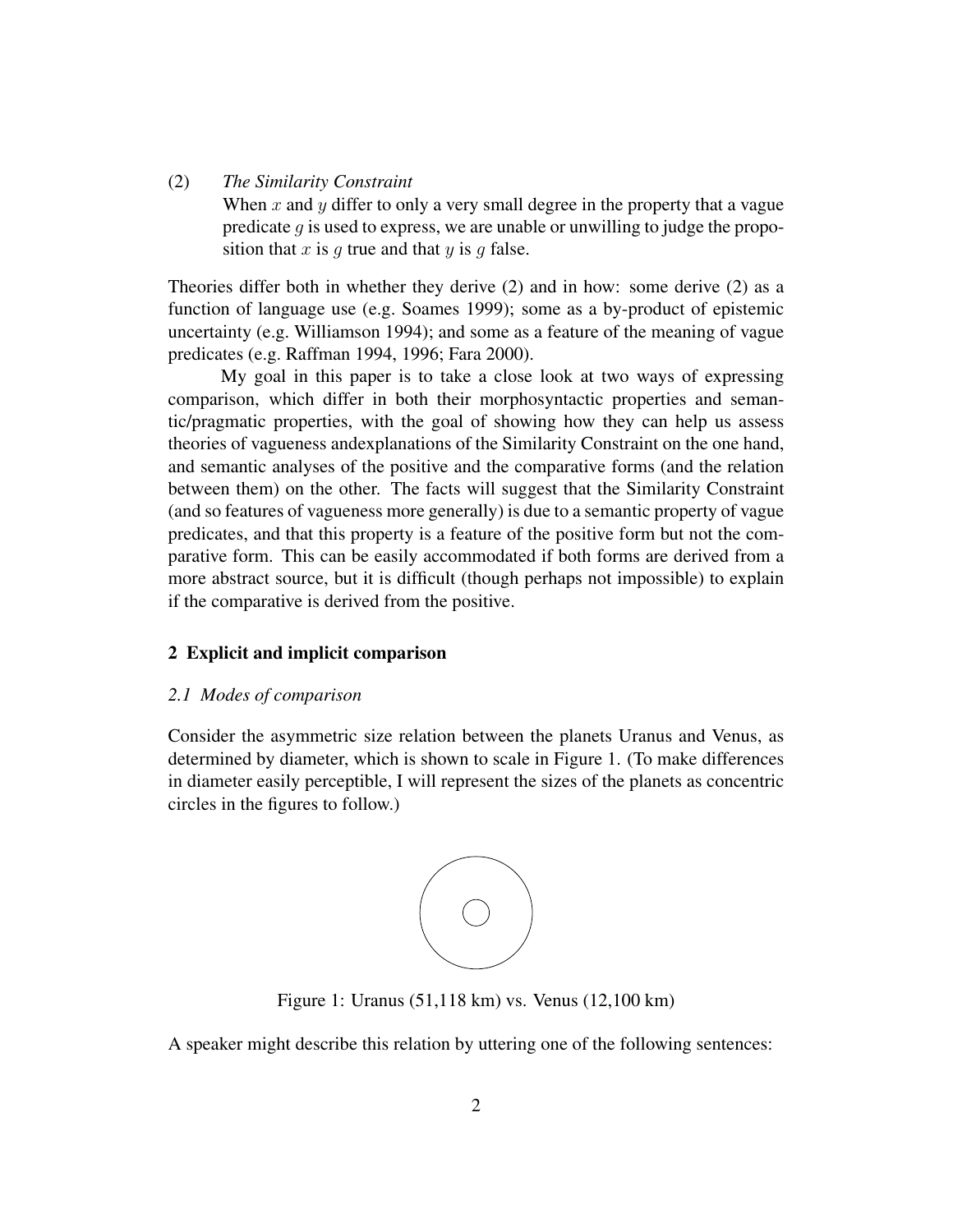- (3) a. Uranus is bigger than Venus.
	- b. Venus is smaller than Uranus.
	- c. Uranus is the bigger one/of the two.
	- d. Venus is the smaller one/of the two.

The main predicates in (3a-b) and the prenominal modifiers in (3c-d) contain morphologically comparative forms of the adjectives *big* and *small*. Like other kinds of degree morphology, the function and conventional meaning of the comparative is to introduce an ordering entailment, which is relativized to the polarity of the adjective. (3a-b) entail that the target of comparison (the subject) is ordered above the standard (marked by *than*) relative to the appropriate size concept (increasing for *big*; decreasing for *small*). (3c-d) each presuppose (thanks to the contribution of the definite article) that there is a unique object that is ordered above another one relative to the relevant size concept, and entail that the subject is that object.

The size relation shown in Figure 1 could also be described using one of the sentences in (4), which differ from those in (3) in that the main predicates and the modifiers do not include overt degree morphology, but instead involve the unmarked, "positive" form of the adjectives. $<sup>1</sup>$ </sup>

- (4) a. Uranus is big compared to Venus.
	- b. Venus is small compared to Uranus.
	- c. Uranus is the big one.
	- d. Venus is the small one.

The fact that the positive form can be used to express comparison follows from two features of its meaning. First, it is context dependent: what counts as *big* or *small* can vary according to a number of different contextual factors, such as an implicit or explicit comparison class (Wheeler 1972; Klein 1980), the interests/expectations of a designated discourse participant (Bogusławski 1975; Fara 2000; Richard 2004), or other salient contextual information (Kamp and Partee 1995). Second, no matter how the meaning and context sensitivity of the positive form is ultimately cashed out, the two "consistency constraints" in  $(5a-b)$  hold.<sup>2</sup>

<sup>&</sup>lt;sup>1</sup>There are, of course, many other ways to talk about the size relation represented in Figure 1, such as sentences containing other degree moprhemes (e.g., *Venus is not as big as Uranus*), collocations in which the compared dimension is provided by a noun or nominalized adjective and the ordering relation comes from a verb (*Uranus exceeds/surpasses Venus in size*), or constructions using phrases like *relative to, comparatively speaking* and so forth. Some of these constructions have their own unique properties, but for the most part they can be grouped either with the sentences in (3) or with those in (4) with respect to the kinds of judgments I will discuss below. Therefore, in order to keep the discussion in this paper focused, I will limit my discussion to examples parallel to those in  $(3)$  and  $(4)$ .

<sup>&</sup>lt;sup>2</sup>How exactly these constraints are derived is a point of variation among analyses. See Kennedy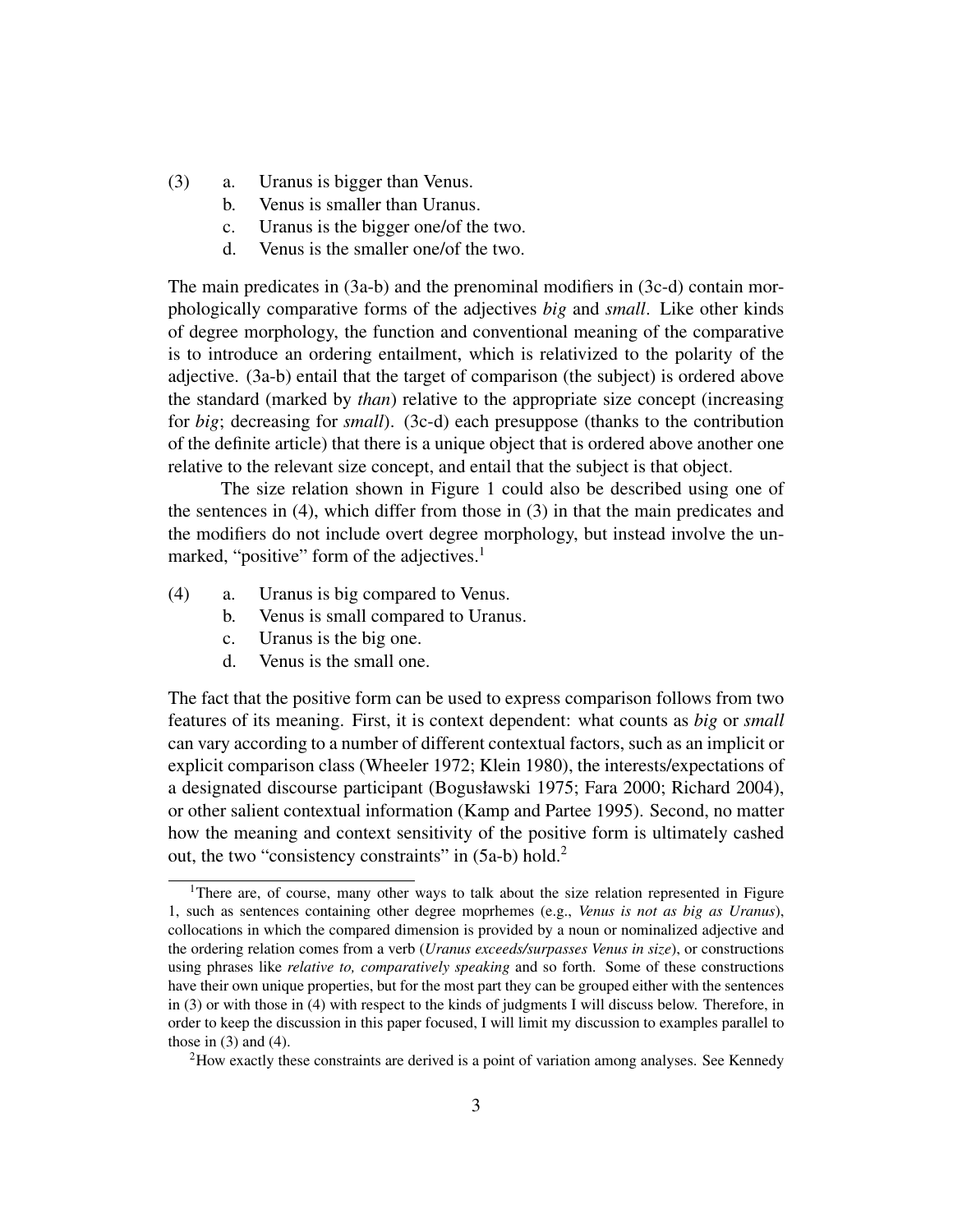#### (5) *Consistency Constraints*

- a. For any positive form gradable predicate  $q$  and objects in its domain x, y and for any context c, if  $q(x)(c)$  is true and  $q(y)(c)$  is false, then x exceeds  $y$  relative to the scalar concept encoded by  $q$ .
- b. For any positive form gradable predicate  $q$  and objects in its domain x, y, if there is a context c such that  $g(x)(c)$  is true and  $g(y)(c)$  is false, then for any c' such that  $g(y)(c')$  is true,  $g(x)(c')$  is also true.

These features of positive form meaning interact with other general semantic/pragmatic properties to derive the comparative entailments in the sentences in (4). Given a general "informativity" constraint on predicate valuations which requires both the positive and negative extension of a vague predicate to be non-empty (such predicates are not useful if there are not things that they are true of and things that they are false of; see Klein 1980), we can account for the use of (4a-b) to make comparisons by hypothesizing that the function of *compared to* is to evaluate the main predication of *big/small* relative to a context consisting only of Uranus and Venus (Kennedy 2007a). Asserting that e.g. Uranus is big relative to such a context entails that Venus is not big (in that context); given (5a-b), we may conclude that Uranus is bigger than Venus in all contexts, including the context of utterance.

In (4c-d), a similar result is achieved thanks to the uniqueness presupposition of the definite article (Syrett, Kennedy, and Lidz 2010). An assertion of e.g. (4c) in a context containing just Uranus and Venus commits the speaker to the proposition that Uranus is big in that context and that Venus is not, since this is the only way to satisfy uniquenes relative to the definite description (in the absence of prior context that could supply anaphoric *one* with a meaning that would do the job). Given (5a-b), it must also be the case that Uranus is bigger than Venus.

Borrowing terminology from Sapir 1944, Kennedy (2007a) refers to constructions like those in (3) as instances of EXPLICIT COMPARISON, and constructions like those in (4) as instances of IMPLICIT COMPARISON, providing the definitions for these terms in (6)-(7).

(6) *Explicit Comparison*

Constructions which establish an ordering between objects  $x$  and  $y$  with respect to gradable property q by using a morphosyntactic form of q whose conventional meaning has the consequence that the degree to which  $x$  is  $q$ exceeds the degree to which  $y$  is  $q$ .

(7) *Implicit Comparison*

<sup>1999</sup> for discussion, and see Robert van Rooij's paper in this volume for a detailed formalization of one way of deriving them.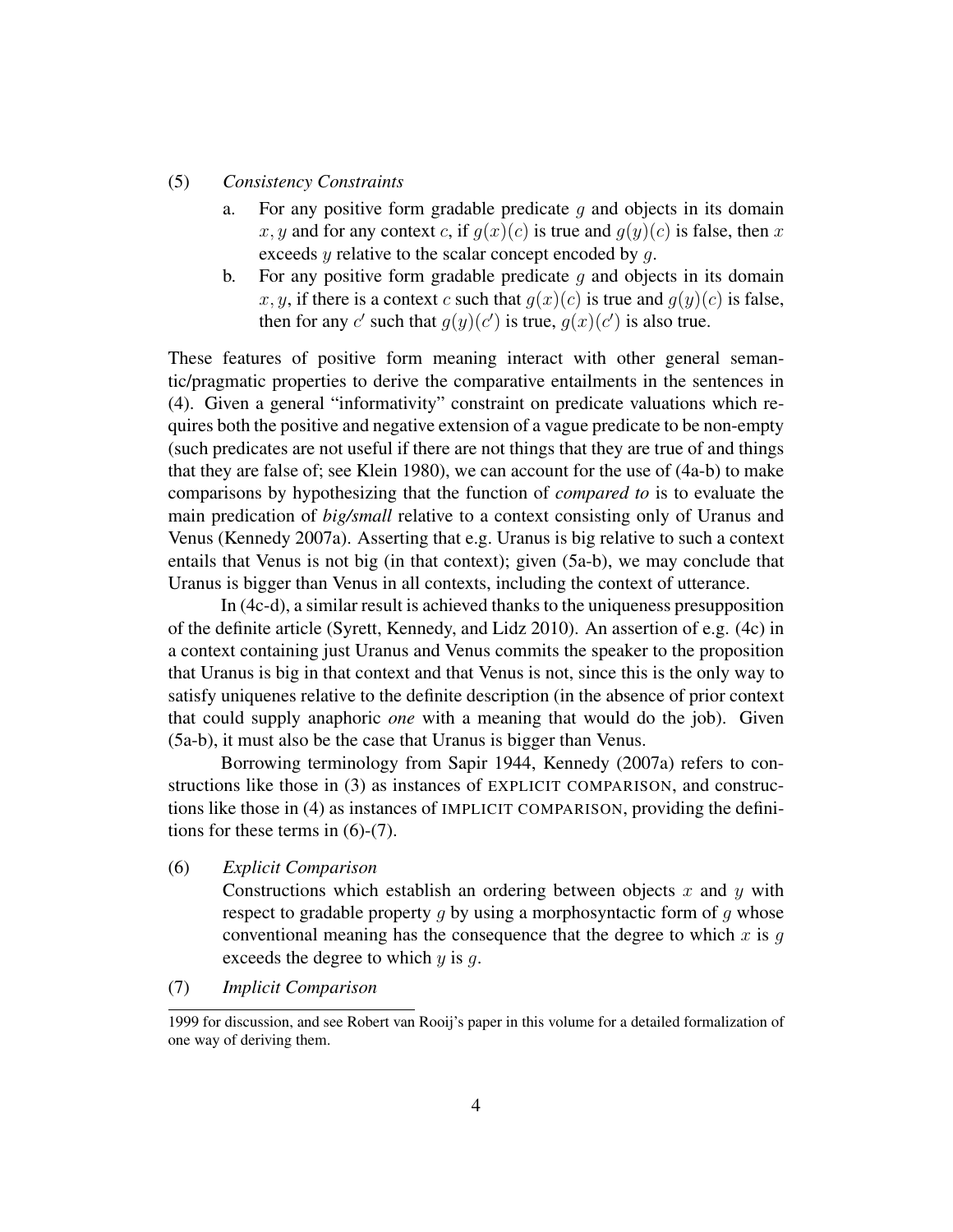Constructions which establish an ordering between objects x and  $y$  with respect to gradable property q by using the positive form of q and manipulating the context in such a way that the positive form true of  $x$  and false of  $\mathcal{U}$ .

The point of making this distinction in Kennedy 2007a was to explore the possibility that the explicit/implicit distinction is a point of typological variation in the expression of comparison in the world's languages, and in particular, to ask whether some languages have only implicit comparison. This possibility is suggested by the fact that some languages lack overt comparative morphology and instead rely on collocations that appear to involve the positive form in order to express comparison. A particularly striking example is the class of "conjoined comparatives" (Stassen 1985), illustrated by the Samoan example in  $(8)$ .<sup>3</sup>

 $(8)$ is big the Queen Mary, is small the Aquitania tele le Queen Mary, ua la'itiiti le Aquitania. 'The *Queen Mary* is bigger than the *Aquitania*.'

# *2.2 Crisp judgments*

Although the superficial morphosyntactic facts of languages like Samoan lend some credence to the idea that some languages might lack explicit comparison, given the existence of null morphology, we cannot draw this conclusion simply on the basis of the absence of an overtly marked comparative form. Instead we need to identify tests that differentiate between instances of (6) and instances of (7) on a distributional, semantic or pragmatic basis. Several such tests are provided in Kennedy 2007a (see also Sawada 2009); of interest to us here is one that involves CRISP JUDGMENTS: whether a particular expression can be used to describe differences of a very small degree.

For an illustration, consider Figure 2, which shows the relative size of Uranus and Neptune. As the picture indicates, the two planets differ in size by a relatively small amount. This difference could be felicitously characterized by

<sup>&</sup>lt;sup>3</sup>Evidence that the this construction is functionally a comparative, and not an arbitrary coordination of independent propositions, comes from the fact that its use need not entail that *Aquitania* is small. As noted by Marsack (1975, p. 66), "Even in the case of giant vessels like the *Queen Mary* and the *Aquitania* this construction would be used. To indicate that the 85,000 ton *Queen Mary* is bigger than the 45,000 ton *Aquitania*, a Samoan of the old school would say [(8)]." (When he says "Samoan of the old school", Marsack alludes to the fact that constructions like (8) are no longer in regular use, and have been replaced in modern colloquial Samoan by what is clearly a type of explicit comparison structure.)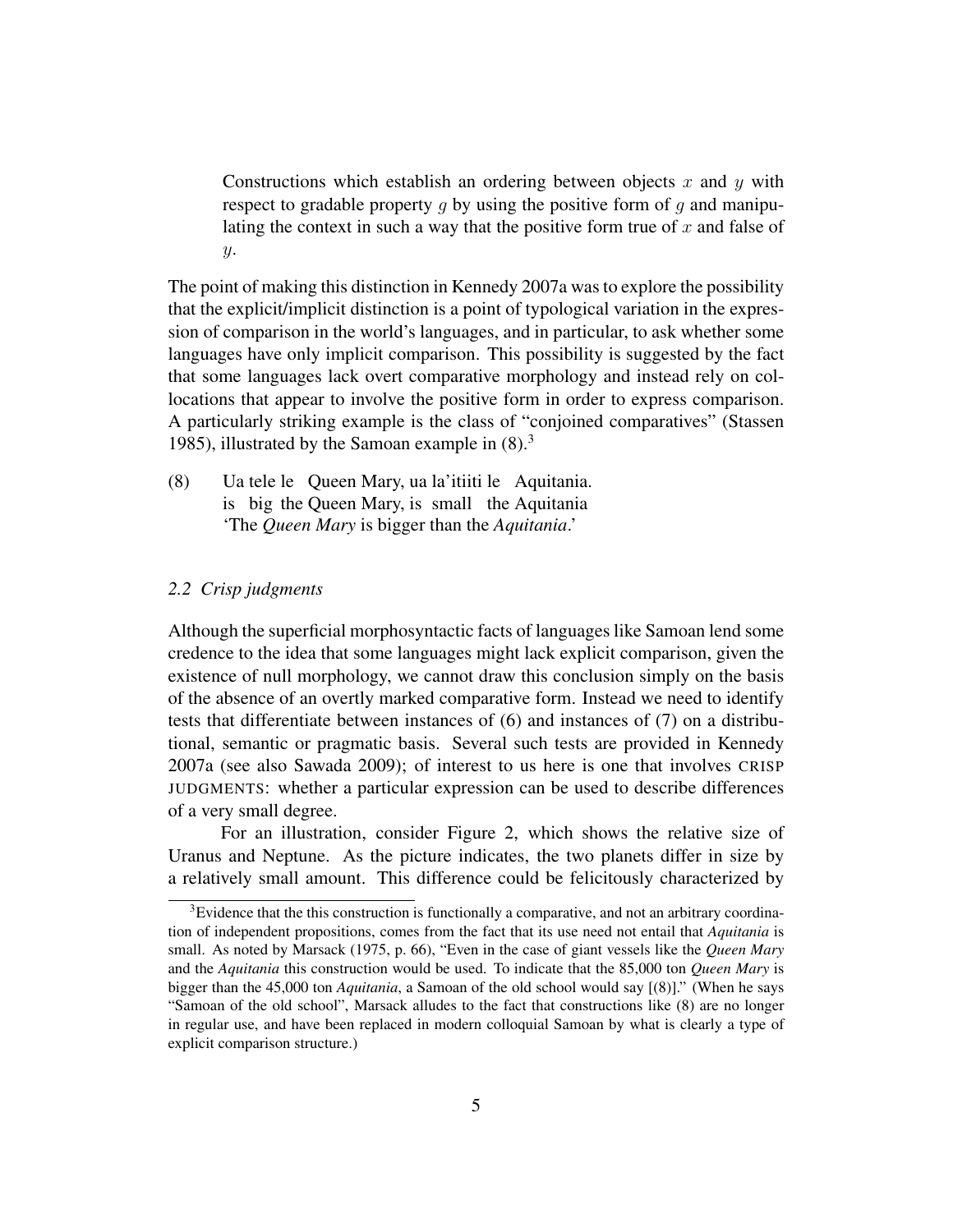any of the explicit comparison constructions in (9).



Figure 2: Uranus (51,118 km) vs. Neptune (49,500)

- (9) a. Uranus is bigger than Neptune.
	- b. Neptune is smaller than Uranus.
	- c. Uranus is the bigger one/of the two.
	- d. Neptune is the smaller one/of the two.

In contrast, the implicit comparison constructions in (10) are infelicitous: they do not support crisp judgments.<sup>4</sup>

- (10) a. #Uranus is big compared to Neptune.
	- b. #Neptune is small compared to Uranus.
	- c. #Uranus is the big one.
	- d. #Neptune is the small one.

At first glance, the infelicity of these sentences as descriptions of the scenario in Figure 2 appears to follow straightforwardly, given that the kinds of judgments involved in evaluating them are exactly the kind of judgments that the Simlarity Constraint makes reference to. If this constraint applies to any context of evaluation of a vague predicate, the similarity in size between Uranus and Neptune means that either both planets must be in the positive extension of the predicate or both must be in the negative extension. If the semantic characterization given above for *compared to* sentences is correct, then (10a-b) are infelicitous because they violate the constraint that in every context of evaluation, both the positive and negative extension of the predicate should be non-empty. Similarly, (10c-d) violate the presuppositions of the definite, since it must be the case (according to (2)) either

<sup>4</sup>van Rooij (this volume) claims that implicit comparisons are false in crisp judgment contexts. My own judgment about the truth or falsity of the examples in (10) in the context of Figure 2 is not so clear, in contrast to my judgment of their (un)acceptability. Given that there is a natural pragmatic explanation for the facts, as described in the text, I prefer to characterize the examples in (10) as infelicitous rather than false.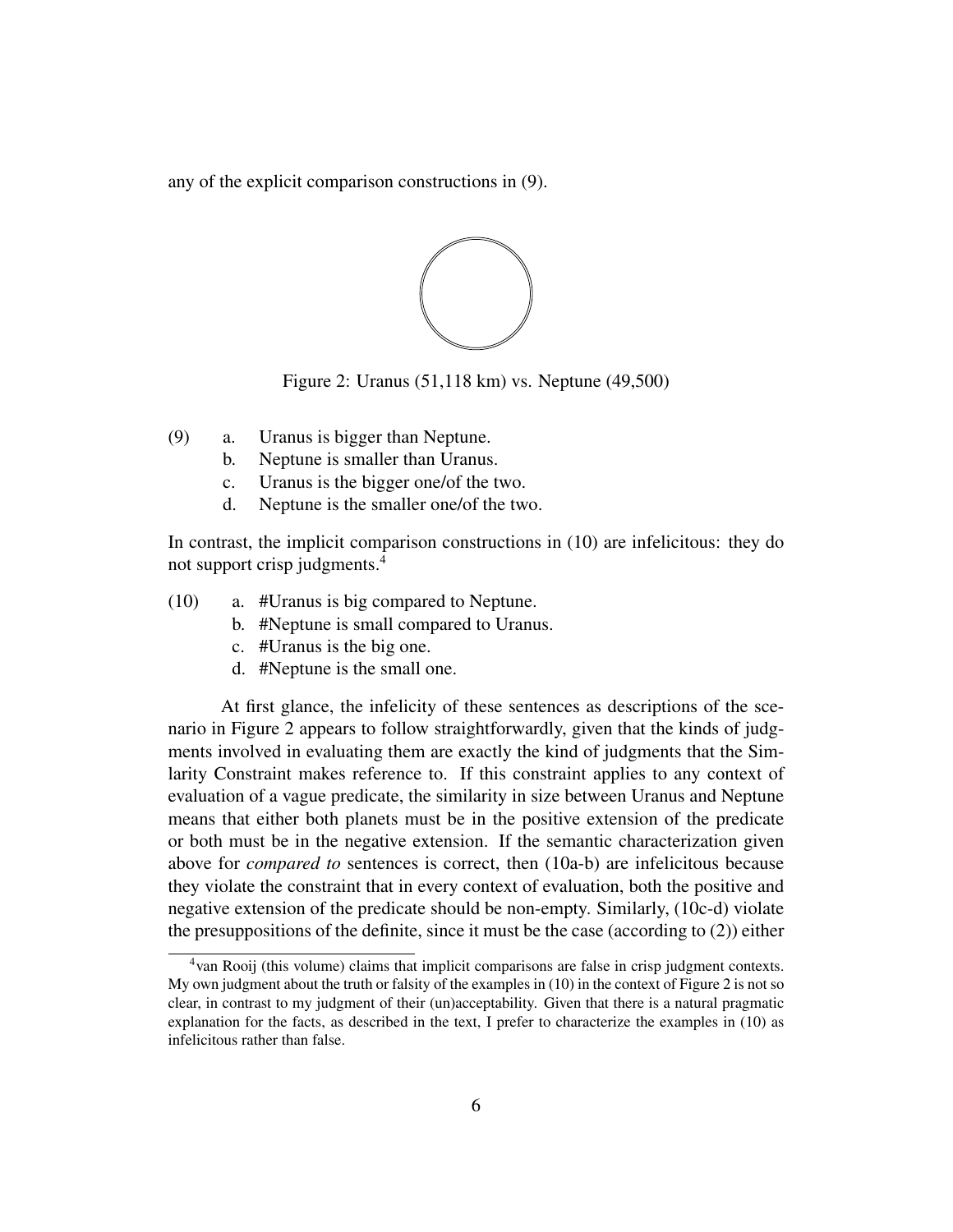that both planets count as big/small (violating uniqueness) or that both fail to count as big/small (violating existence).

However, as noted above, the Similarity Constraint is a descriptive generalization that should be derived rather than stipulated, and different theories of vagueness derive it in different ways, typically in the context of explaining judgments about the inductive premise of the Sorites. But the inductive premise is a universal claim about objects that are not under active consideration, while the comparisons in (10) involve claims about two objects whose relevant properties are directly observable. It is possible, then, that different theories of vagueness might provide equally adequate accounts of Sorites judgments, but still make different predictions about data like (10). At the same time, we need to ask of particular compositional semantic analyses of positive and comparative adjectives whether they make the right distinction between explicit and implicit comparatives in crisp judgment contexts. These are the questions I take up in the next section.

Before moving to this discussion, though, let me quickly point out that the facts we are considering here really are facts about vague positive form gradable predicates in particular, not facts about the positive-comparative distinction more generally. As discussed in Kennedy 2007b, there exist classes of gradable predicates that have both positive and comparative forms, but which are not vague. Borrowing terminology from Unger 1975 (see also Kennedy and McNally 2005), Kennedy refers to gradable predicates that are vague in the positive form as REL-ATIVE and those that are not vague as ABSOLUTE. Unlike relative gradable predicates, absolute gradable predicates do not display crisp judgment effects in implicit comparison constructions.<sup>5</sup>

This can be seen by considering the adjective *old*, which has both an absolute and a relative sense. The relative sense behaves in the same way as *big* in crisp judgment contexts. If we are looking at two young boys, Julian and Sterling, who are similar in appearance, but have birthdays that are two years apart, we might distinguish them by saying either of the sentences in (10).

- (11) a. Julian is the old one.
	- b. Julian is the older one.

If their birthdays are two days apart, however, only (11b) is acceptable.

The absolute sense of *old* behaves differently. Imagine a context in which there are two occurrences of the file  $f \circ \circ t$  xt, one on my laptop computer and one on my desktop computer, which are identical except that the one on my desktop was

 $<sup>5</sup>$ This is not to say that absolute gradable predicates are always acceptable in implicit comparison;</sup> in fact, they show a different set of restrictions, which can be traced to the fact that they make use of fixed standards of comparison. See Kennedy 2007a and Sawada 2009 for discussion.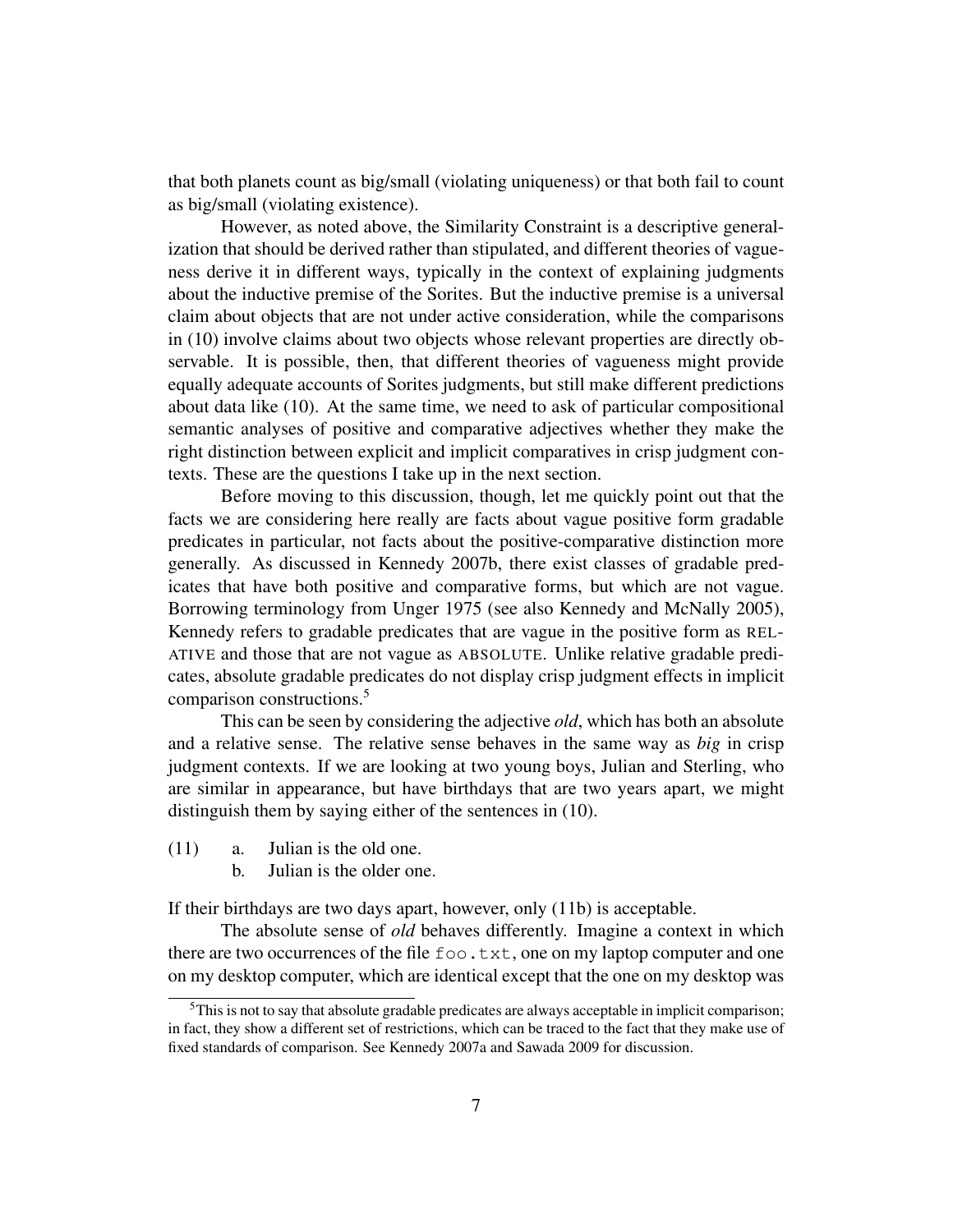copied from my laptop, immediately modified by changing one character in the text, and then saved. I could then felicitously describe the situation situation by saying either (12a) or (12b).

- (12) a. The file on my laptop is the old one.
	- b. The file on my laptop is the older one.

This sense of *old* is roughly similar to (though not the same as) the meaning of *former*, and so is in some sense inherently comparative. In the terms of Kennedy 2007b, it is probably best classified as a "minimum standard" absolute adjective, since it is true of any object whose age (in the relevant sense) diverges by some positive (but possibly quite small) degree from whatever is "most recent". This is not a vague concept, and so (12a) is correspondingly acceptable in crisp judgment contexts.<sup>6</sup>

- (i) a. The old woman is a new department chair and the young woman is an old department chair.
	- b. #The old woman is a young department chair and the young woman is an old department chair.

<sup>&</sup>lt;sup>6</sup>Paul Egré asks whether the two uses of *old* discussed might not involve distinct senses after all, but rather a single sense, with the difference in judgments arising from the interaction of the adjective and noun meanings: while a two-day difference in age is unlikely to be significant when considering boys, a very small difference might ery well be significant in the case of computer files. To some extent, I think this is correct: I have argued in Kennedy 2007b that relative and absolulte gradable predicates denote the same kinds of properties (interest relative or otherwise), and that it is their scalar features that determine whether they define sharp or fuzzy boundaries (i.e., whether they are vague or not). But even given that, I believe that there is reason to believe that two uses of *old* discussed here actually measure different (though often related) properties: *old* in (11) measures "absolute age"; *old* in (12) measures (something like) "distance from a salient transition point". Evidence that these senses are distinct comes from the fact that they have different antonyms *young* for the former, and *new* for the latter — and can be put in opposition without contradiction. For example, I could point at two women of different ages at a faculty reception and felicitously assert (ia) to indicate that the young woman has been serving as a department chair for a longer period of time than the old woman. If we replace *new* with *young*, however, as in (ib), the sentence sounds contradictory.

<sup>(</sup>ia) is fine because the adjectives that modify the two occurrences of *woman* involve the absolute age sense, while the ones that modify the two occurrences of *department chair* infolve the "distance from a transition point" sense, and so imply nothing about the actual age of the two women. In (ib), however, the preferred parse (because of the parallel syntactic structure) is one in which both sets of adjectives involve the absolute age sense. Given that an old woman is older in absolute age than a young woman, and a young department chair is younger in absolute age than an old department chair, the preferred parse of (ib) is one that entails that the first woman is both older and younger than the second woman, which is a contradiction.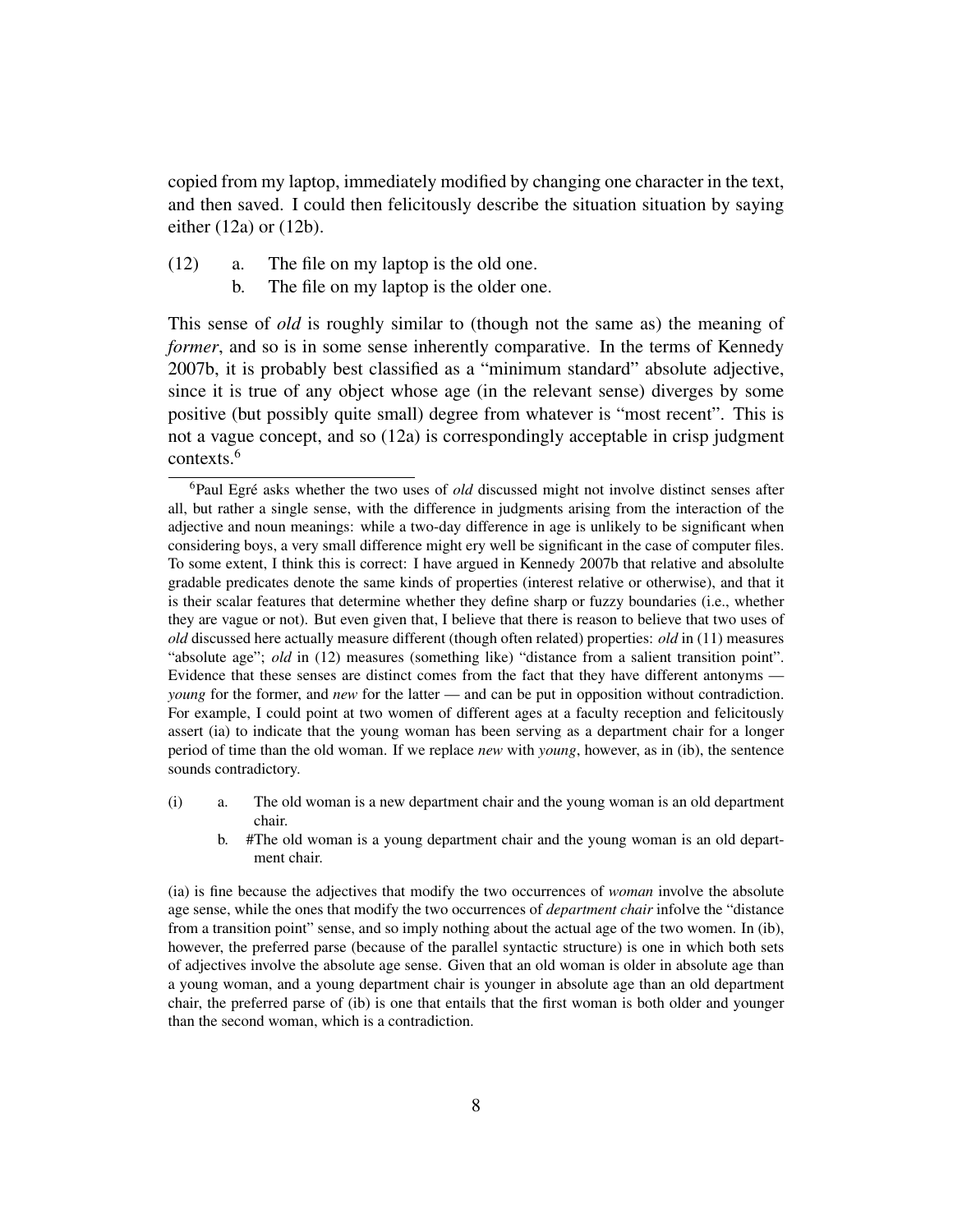#### 3 Implications for analyses of vagueness and comparison

#### *3.1 Derived vagueness*

As a starting point, let us consider analyses of gradable predicates, comparatives and vagueness that work together to make exactly the distinction we need to make in order to explain the crisp judgment facts. Clearly, any analysis in which the positive form contains an element of meaning that has the Similarity Constraint as a consequence, and in which the comparative form lacks this element of meaning, will be one that makes the right predictions. Assuming compositionality, such a theory would necessarily be one in which the comparative is not derived from the positive, but instead both forms must be derived from a more basic meaning which does not itself contain the element of meaning responsible for crisp judgment effects. There are several such theories on the market; the one I will present here is based on the hypothesis that gradable predicates like *big* do not denote properties of individuals, but rather denote functions from individuals to scalar values, traditionally called DEGREES (Bartsch and Vennemann 1973; Kennedy 1999, 2007b). Gradable predicates are converted into properties by DEGREE MORPHOLOGY; different degree morphemes introduce different requirements into the truth conditions.<sup>7</sup>

There are a number of truth-conditionally equivalent ways of stating the denotation of the comparative morphology given these initial assumptions, which differ in their specific claims about the semantic contribution of other parts of the sentence, such as the semantic type of the gradable predicate (see note 7) and the compositional interpretation of the standard phrase (the *than*-constituent). Since these distinctions are not relevant to the main point of this paper, we can assume that the meaning of the comparative morpheme in the kinds of examples we are considering is (13a): MORE combines with a gradable adjective and returns a relation between indivduals which is true in a context of utterance iff the predicate maps the target of comparison (the external argument) to a higher value on the relevant scale than the standard.

(13) a.  $[\text{MORE}]^c = \lambda g_{\langle e,d \rangle} \lambda y \lambda x. g(x) \succ g(y)$ b.  $[\text{More big}]^c = \lambda y \lambda x. \text{big}(x) \succ \text{big}(y)$ 

<sup>&</sup>lt;sup>7</sup>A variant of this kind of analysis is one in which gradable predicates denote relations between degrees and individuals, so that e.g. *big* is true of a pair  $\langle d, x \rangle$  just in case x's size equals (or at least equals) d (see e.g. Cresswell 1977; von Stechow 1984; Heim 2000; Schwarzschild 2005). As in the functional analysis I assume here, the relational analysis requires the adjectival root to combine with some sort of degree morphology or undergo some sort of type-shifting rule in order to saturate the degree argument and derive a property of individuals. See Bogal-Allbritten 2008 for arguments based on morphosyntactic data in Navajo that favor a functional analysis.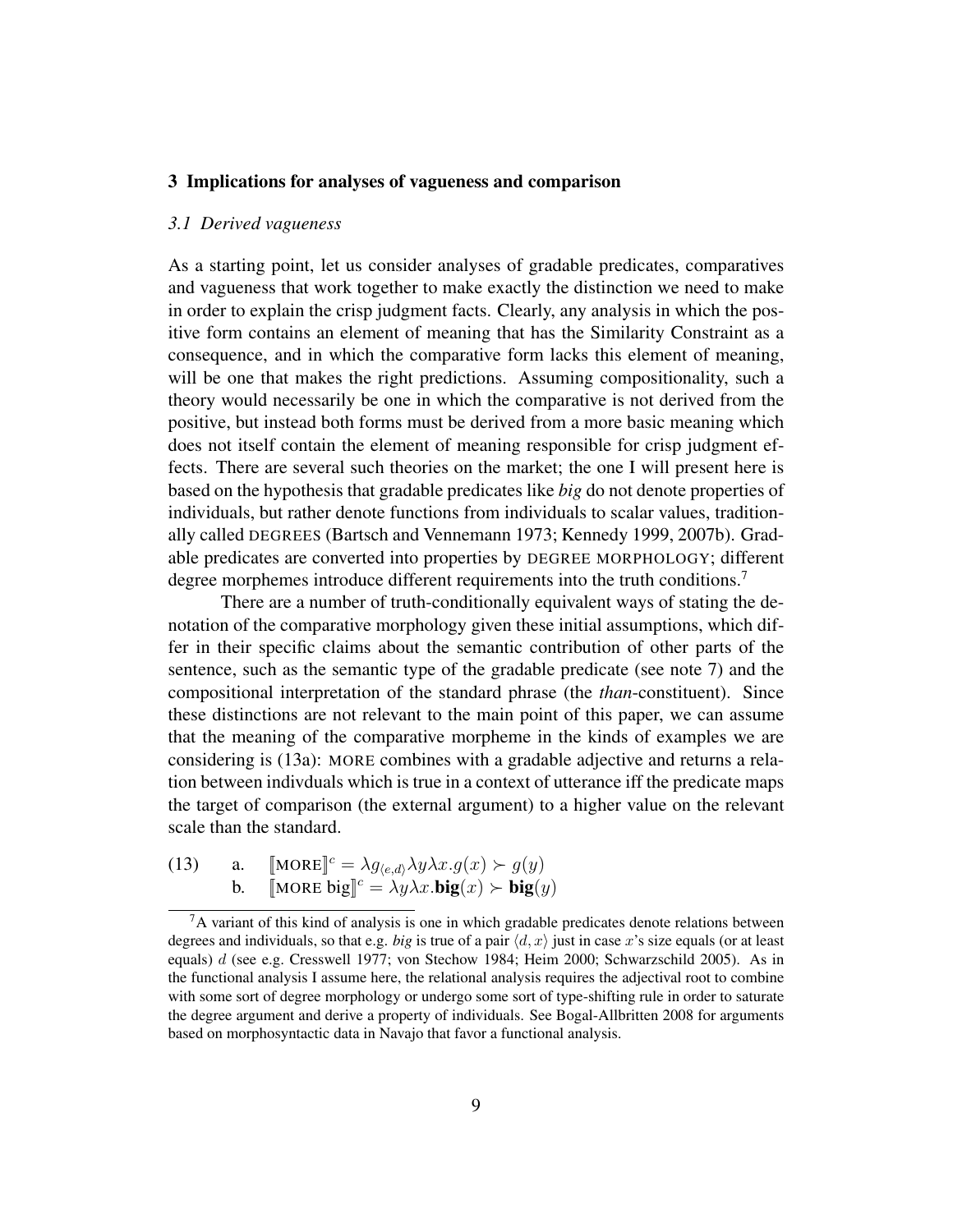For example, composition of MORE with the adjective *big*, as in (13b), returns a relation between individuals which is true just in case the size of the target exceeds the size of the standard.

Importantly, in this kind of analysis, the "unmarked" positive form must also include a degree morpheme, albeit a phonologically null one, since direct composition of a gradable predicate with an individual returns a degree, not something that is truth evaluable.<sup>8</sup> Since this morpheme is present in the positive form but not in other forms (and not present in the adjectival root), this kind of analysis provides a straightforward means of accounting for differences between the positive and other forms: we simply assign to the positive form degree morphology whatever semantic features need to be invoked to explain those differences. Since our interest is in saying why the positive but not the comparative form is subject to the Similarity Constraint, let us hypothesize with Fara (2000) that the denotation of the positive morpheme (henceforth POS) is (14a), where  $\succ$ <sub>1</sub> is the interest relative relation "significantly exceed" and stnd is a function that, given an adjective meaning and a context, picks out an appropriate standard of comparison in the context for the kind of measurement encoded by the adjective (cf. Bogusławski 1975; Richard 2004; Kennedy 2007b).

(14) a. 
$$
[\text{POS}]^c = \lambda g_{\langle e,d \rangle} \lambda x. g(x) \succ_! \text{stnd}(g)(c)
$$
  
b.  $[\text{POS big}]^c = \lambda x. \text{big}(x) \succ_! \text{stnd}(\text{big})(c)$ 

Composition of POS with e.g. *big* returns the interest relative property in (14b), which is true of an object iff its size exceeds a contextual standard in size by a degree that is signficant given some set of interests. According to Fara, such a property is subject to the Similarity Constraint because our interests (in particular our interests in efficiency) are such that a small difference in size can never be significant. That is, it can never be the case that one object exceeds a standard of comparison for size in a way that is significant given my interests, while another object that is nearly the same size does not, and vice versa.

Whether Fara's analysis is ultimately the right way to derive the Similarity Constraint is to some extent beside the point (see Stanley 2003 for criticisms, and Fara 2008 for a response); I adopt it here because it provides a way of illustrating the more important compositional point: in this kind of analysis of adjective meaning, the positive form, and the comparative form, it is POS that is the locus

<sup>8</sup>An alternative to hypothesizing a null, positive degree morpheme would be to assume a typeshifting rule that achieves the same semantic results (Kennedy 2007b; cf. Chierchia 1998 for similar points in the domain of nominal meaning, and general discussion of the significance of the morphology/type-shifting distinction). Grano (2010) presents arguments based on the morphosyntax of the positive form in Mandarin Chinese that the type-shifting option may in fact be preferable.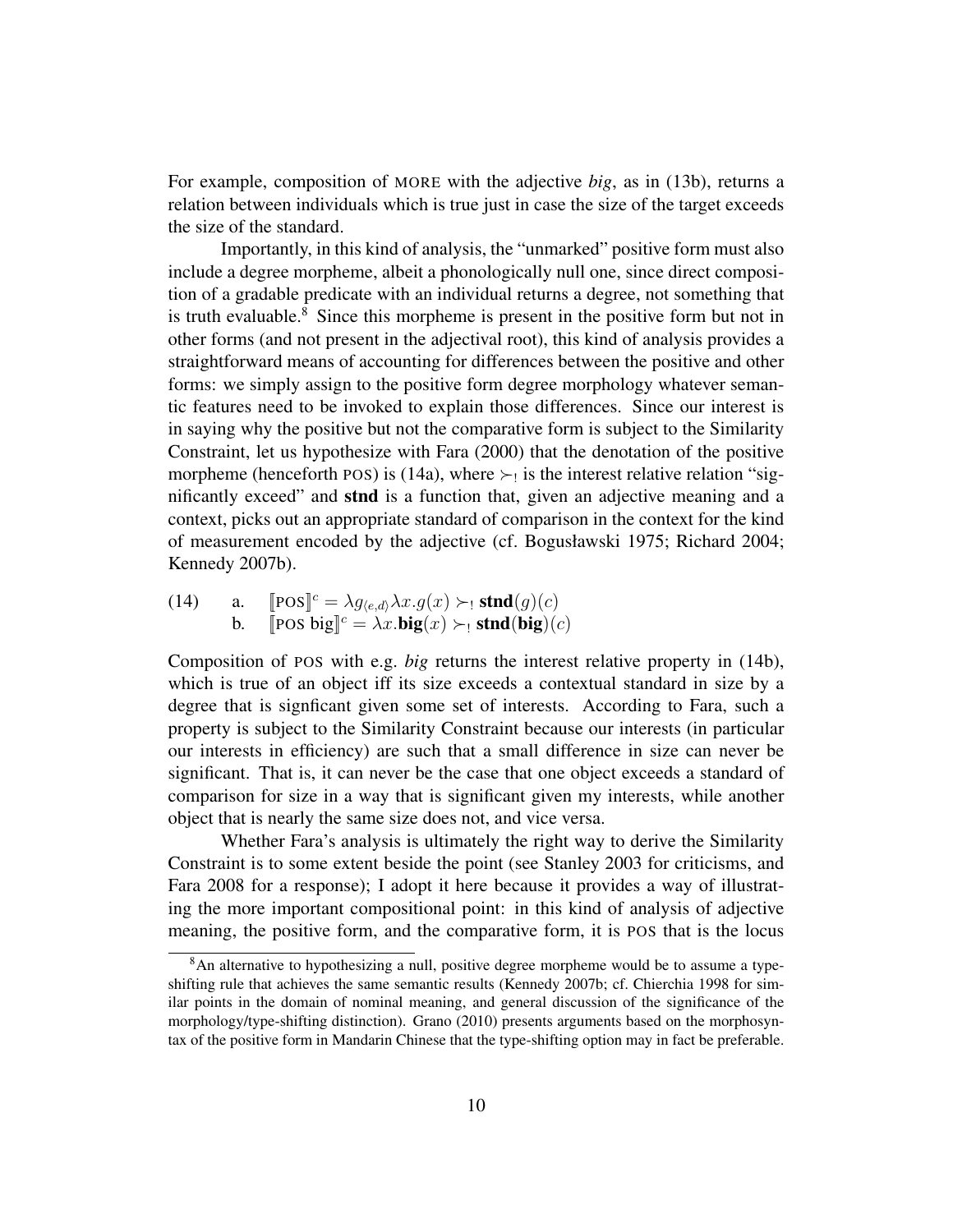of whatever aspect of meaning derives Similarity, not MORE and not the adjectival root. This distinction allows us to explain the difference between explicit and implicit comparison constructions in crisp judgment contexts.

First consider the explicit comparative (15a), in which the predicate denotes the property in (15b).

(15) a. Uranus is bigger than Neptune.

b.  $\lambda x.\textbf{big}(x) \succ \textbf{big}(\textbf{neptune})$ 

This property is true of an object just in case its size exceeds that of Neptune, so an assertion of (15a) just commits the speaker to the claim that there is a size difference between the two planets, which is a perfectly reasonable thing to assert, and also true, given the facts represented in Figure 2.

Now consider the implicit comparative (16a). Let us assume that the semantic function of *compared to* is to modify the contextual parameter relative to which the positive form adjective is evaluated. Specifically, it causes the adjective to be evaluated relative to a context that is just like the actual one, except that its domain includes just the two planets Uranus and Neptune (Kennedy 2007a,b; cf. Wheeler 1972). Representing such a context as  $c$ [**uranus**, **neptune**], the predicate in (16a) denotes the property in (16b).

(16) a. #Uranus is big compared to Neptune. b.  $\lambda x.\text{big}(x) \succ_1 \text{stnd}(\text{big})(c[\text{uranus}, \text{neptune}])$ 

Given the informativity constraint on predicate valuations, which requires both the positive and negative extension of a vague predicate to be non-empty, an assertion of (16a) commits a speaker to the position that Uranus has a degree of size that significantly exceeds the standard in the {Uranus, Neptune} context, but Neptune does not. This entails that Uranus is bigger than Neptune, and would therefore seem to predict that (16a) is true as a description of the state of affairs in Figure 2. However, if Fara's claims about how the interest relative semantics of the positive form derives the Similarity Constraint are correct, then it cannot be the case that *big* can be true of Uranus and false of Neptune in any context. We thus have a conflict between the meaning of the predicate in (16a) and the informativity constraint on predicate valuations; this conflict is source of the unacceptability of the example. (The examples with definite descriptions work the same way, except that in these cases the conflict arises from the clash between the interest relative meaning of the adjective and the uniqueness/existence presuppositions of the definite article.)

It is important to recognize that the analysis of explicit and implicit comparatives in crisp judgment contexts that I just sketched has two parts, which are logically distinct: the interest-relative analysis of vagueness and the compositional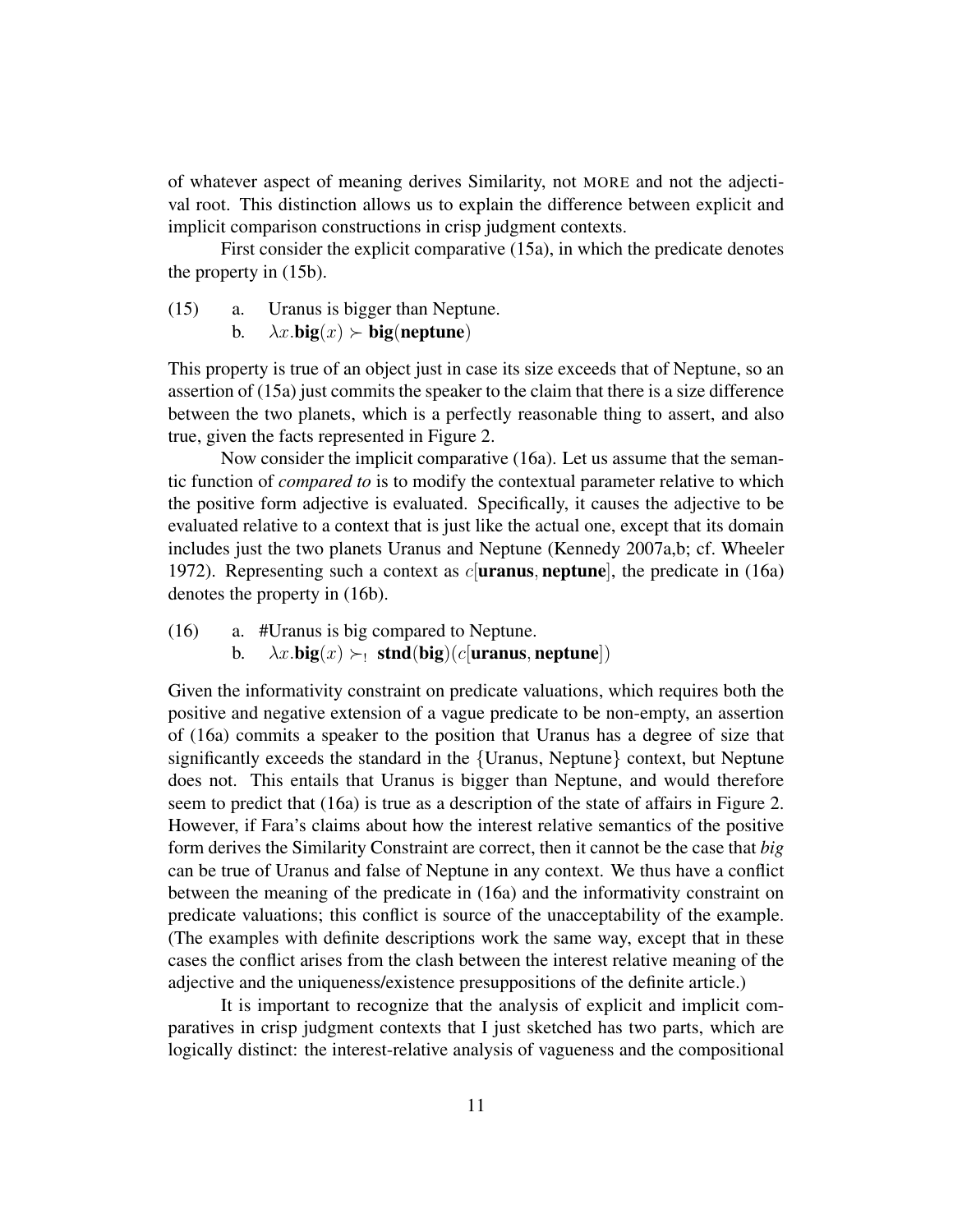analysis of positive and comparative adjectives. The interest-relative analysis of vagueness provides an account of the Similarity Constraint, and could be replaced with a different theory of the semantic source of vagueness that achieves the same result.<sup>9</sup> The compositional analysis of positive and comparative adjectives provides a way of ensuring that this constraint applies only to the positive form, not to the comparative form, by locating the source of the Similarity Constraint in the meaning of the POS morpheme and not in the adjective. We may now ask whether different assumptions about vagueness and different assumptions about the compositional analysis of positive and comparative adjectives would equally well account for the crisp judgment data, or whether they make incorrect predictions. There is insufficient space to consider all alternative accounts of vagueness here, so I will instead discuss just a couple of the most central analyses, in an effort to illustrate how the explicit/implicit comparison data can be used to test different hypotheses.

#### *3.2 Epistemicism*

Let us begin by considering an alternative account of vagueness that maintains the assumptions about the composition of positive and comparative adjectival predicates that we made in the previous section: a gradable adjedtive denotes a measure function, and must combine with degree morphology to derive a property. At first glance, it appears that these compositional assumptions ensure that any account of vagueness that provides *some* way of deriving the Similarity Constraint will achieve the same results that we achieved with the interest-relative account, because the morphological difference between positives and comparatives (composition of the adjective with POS vs. MORE) will always allow us to make the necessary distinction between the two forms. This is not the case, however: this result is ensured only if the analysis of vagueness is linked to a particular semantic feature of the positive form (i.e., to a feature of the meaning of POS). If, instead, the explanation of Similarity depends on some extra-linguistic property that interacts with the meaning of the positive form but is not itself part of its meaning, then an explanation of crisp judgment effects in comparison is not guaranteed.

One approach to vagueness that works this way is the Williamson's (1992; 1994) epistemic analysis. Williamson starts from the assumption that vague predicates (and in fact all predicates in natural language) sharply define a positive and negative extension. This is also true of the interest relative account discussed above; the difference between the two analyses is that in Williamson's account, our judg-

<sup>&</sup>lt;sup>9</sup>In fact, I advocate a slightly different approach in Kennedy 2007b, in which the positive form denotes a property that is true of an object just in case it "stands out" relative to the kind of measurement that the adjective encodes.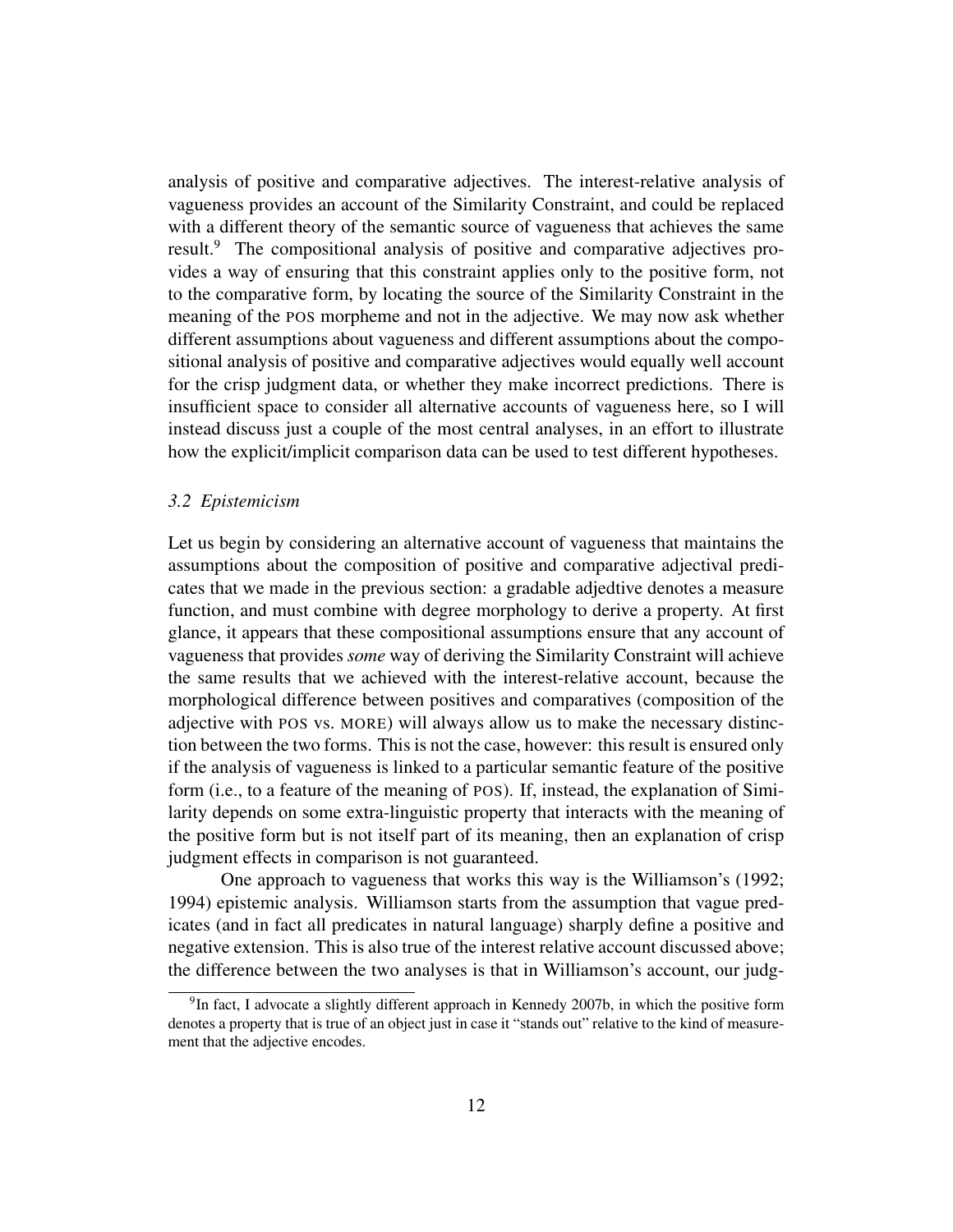ments about how a vague predicate applies to objects that are very similar with respect to the relevant property (true of both or false of both) are not due to a semantic feature of the predicate (like interest relativity), but rather to a more general principles of epistemic uncertainty.

Specifically, Williamson observes that unlike many predicates, whose extensions may be stabilizied by natural divisions (cf. Putnam 1975), the extensions of vague predicates cannot be so stabilized: a slight shift in our disposition to say that Venus is big, for example, would slightly shift the extension of *big*. The boundary is sharp, but not fixed. But this in turn means that an object whose size puts it just below (or above) the threshold for counting as *big* could easily have been (or not been) counted as *big* had the facts (in particular, the linguistic facts) been slightly different — different in ways that are too complex for us to even fully catalogue, let alone compute. Given this instability, there will always be objects whose position on the relevant continuum make it such that we can never really know whether or not they are *big*. This last point leads to the "margin for error" principle in (17) (Williamson 1992, p. 161).

(17) For a given way of measuring differences in measurements relevant to the application of property  $P$ , there will be a small but non-zero constant  $c$ such that if x and y differ in those measurements by less than c and x is known to be  $P$ , then  $y$  is  $P$ .

The upshot of this reasoning is that it is impossible to know whether, for example, *big* applies differently to objects x and y that differ in size by less than  $c$ ; this is the source of the Similarity Constraint on the epistemic analysis of vagueness.

While this analysis presents a plausible account of our reaction to the inductive premise of the Sorites Paradox (though see Fara 2000 for criticism), it runs into problems when we consider crisp judgment effects in implicit comparison. To be precise, it runs into problems given the assumption that the semantic content of the positive form is itself consistent with crisp judgments, unlike what we saw in the previous section.<sup>10</sup> The simplest way to implement this assumption is to say that POS has the denotation in (18a), which is just like (14a) except that the interest relative relation  $\succ$ <sub>!</sub> is replaced with a regular asymmetric ordering relation.

 $10$ This is not a necessary assumption: the claim that we cannot know the precise location of the boundary between the positive and negative extension of a vague predicate is consistent with an interest-relative semantics, as Fara (2000) points out. However, if the explanatory force of the epistemic analysis of vagueness lies in its ability to maintain a "sharp" semantics for vague predicates and explain our judgments about particular uses of them based on general principles of epistemic uncertainity, then we should evaluate it relative to a semantics for the positive form that is consistent with crisp judgments.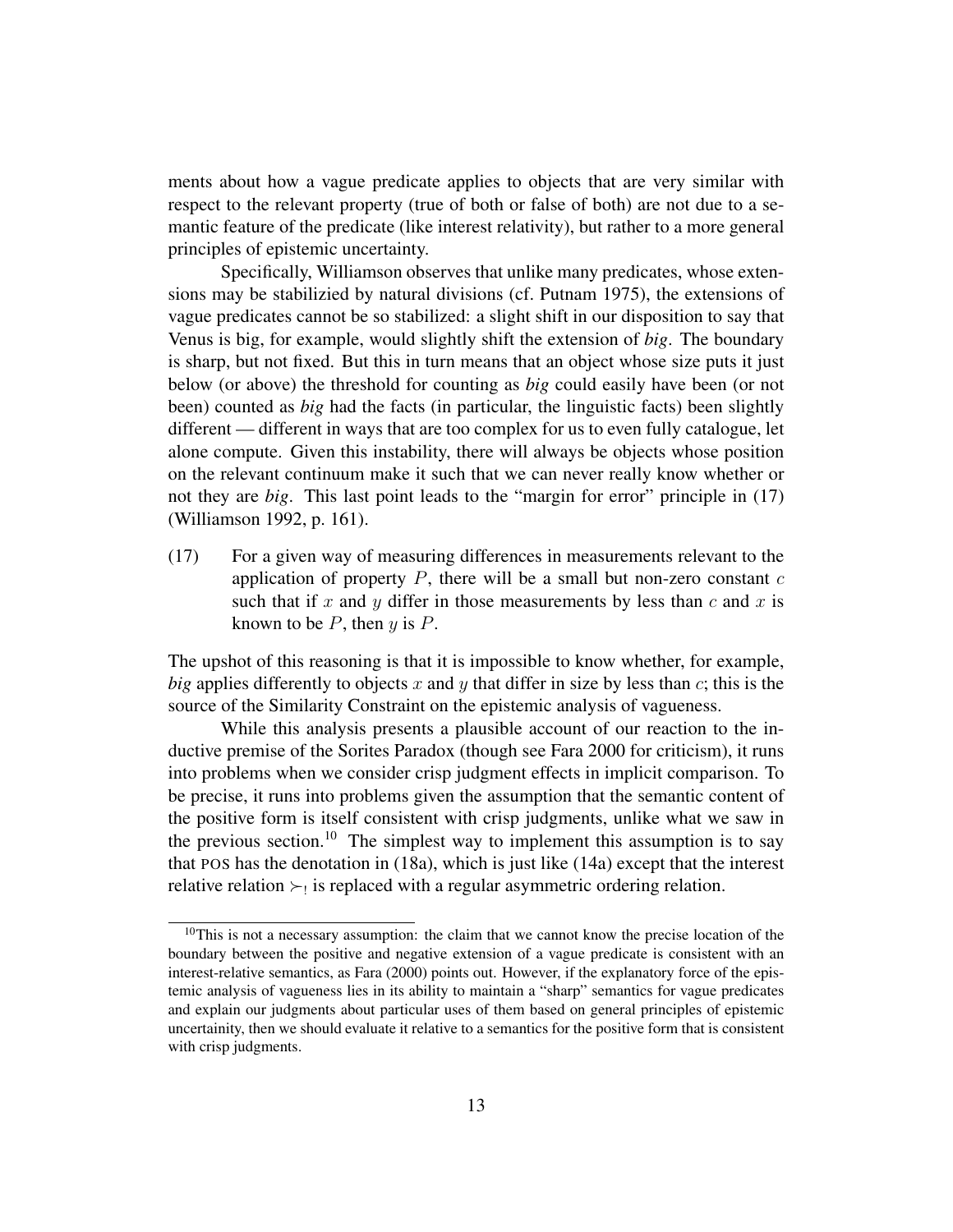(18) a. 
$$
[\text{POS}]^c = \lambda g_{\langle e,d \rangle} \lambda x. g(x) \succ \text{stnd}(g)(c)
$$
  
b.  $[\text{POS big}]^c = \lambda x. \text{big}(x) \succ \text{stnd}(\text{big})(c)$ 

The stnd function returns a standard degree for the adjective in the context of utterance, so that the positive form of e.g. *big* denotes the property in (18b), which is true of an object as long as its size exceeds the standard (by any amount). More generally, as long as stnd is defined in the context for the adjective that POS composes with, the result will be a property that gives back true or false for any object in its domain strictly based on how that object gets projected onto the scale: whether it is mapped to a degree that is ordered above or below the standard.

Let us now see how this analysis fares in crisp judgment cases, focusing on examples with definite descriptions. As shown by the example in (19), even when it is made clear both through preceding context and visual stimulus that there is a difference in size between two objects, if that difference is very slight, it is infelicitous to use a definite description based on an implicit comparison to refer to the larger of two objects, but it is felicitous to use the corresponding definite description based on an explicit comparison.

(19) The planets Uranus and Neptune differ in size. This difference is represented schematically in the diagram on the right, where the circles represent the sizes of the two planets, drawn to scale. Uranus is the {#big, bigger} one.



The problem for the epistemic analysis of vagueness is that this is a situation in which the linguistic and non-linguistic contextual factors are such that there should be enough certainty about the cutoff point between the big and the non-big things to justify the use of *the big one* to uniquely describe Uranus. The argument runs as follows.

First, we know based on both prior discourse and observation of the graphical representations, that the planets under consideration have different sizes. Second, we know based on our knowledge of the meaning of the positive form, that the standard of comparison for *big* can vary in different contexts of utterance. (In fact, children as young as three years of age know this, as shown experimentally in Syrett et al. 2010.) Given our semantic assumptions, this means that stnd can return different values in different contexts. Finally, we know, based on our knowledge of the presuppositions introduced by the use of the definite article, that one and only one of the two objects under discussion should have a size that exceeds the standard for *big* in the context. We should therefore accommodate these presuppositions in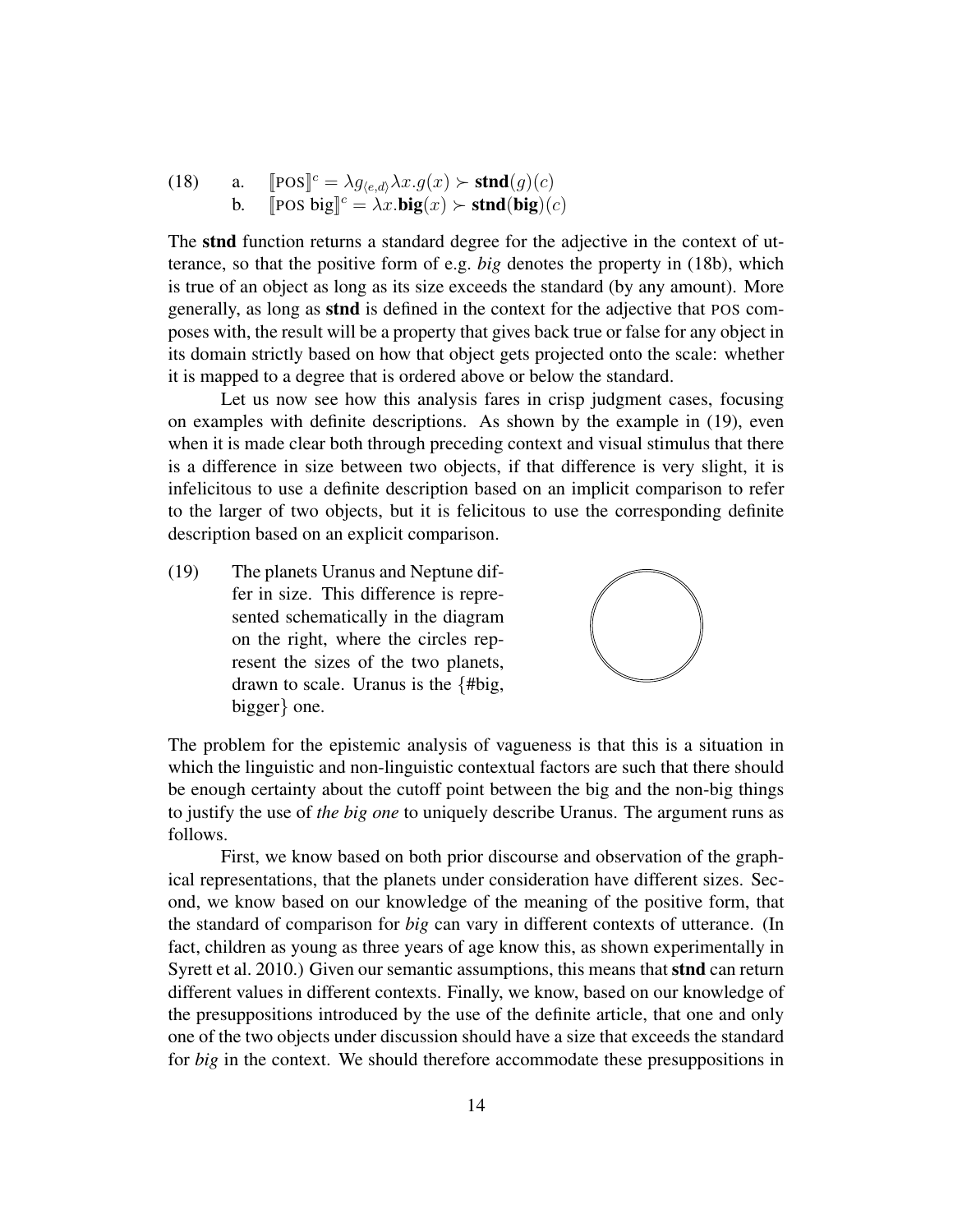the discourse in (19) by assuming that we are in a context in which the degree returned by the stnd function is one that is ordered below the size of Uranus, making *big one* true of it. and above the size of Neptune, making *big one* false of it. But if this is the case, then it should be perfectly acceptable to refer to Uranus as *the big one* in this context, contrary to fact.

The epistemicist might respond to this argument by saying that the implicit comparison form in (19) is infelicitous because the difference in size between Uranus and Neptune is less than the margin for error constant  $c$ . If this is the case, then accommodating a standard of comparison which will allow us to know that *big one* is true of Uranus in the context of utterance will, in virtue of (17), make the description true of Neptune, thereby violating the presuppositions of the definite article. Indeed, Williamson's explanation of the Sorites Paradox — and our judgments about it — relies on exactly this sort of reasoning; see Williamson 1992, p.161.

This response cannot be correct, however. The reason that judgments about predications involving vague predicates are typically sensitive to a margin for error is because their extensions are, in general, unstable. As noted above, changes in our dispositions can result in changes in the extension of a vague predicate in ways that are too complicated to calculate, necessitating (or giving rise to) a principle like (17). However, thanks to the semantic/pragmatic contribution of the definite article, this instability disappears — or is at least significantly reduced — when a vague predicate is used to distinguish between two objects that differ, in an observable way, solely along the dimension of measurement that the predicate encodes, as is the case in (19). The definite article imposes uniqueness and existence requirements as a matter of meaning; the meaning of the positive form of *big* allows for a context-dependent standard of comparison which can (by hypothesis) make finegrained distinctions in size; therefore the only kind of disposition that could lead to a degree of instability in the extension of *big* in contexts like (19) which would justify a margin for error larger than the size difference between the two planets would be a disposition to behave in a way that is inconsistent with the semantic/pragmatic requirements of the expressions of our language. Assuming that this sort of pathological disposition is not normally at play, the result is that the margin for error in contexts like (19) should be so small as to be irrelevant, leading to the incorrect prediction that implicit comparison should be acceptable.

We could salvage the epistemicist's response, however, by returning to our earlier assumption that the positive form (and in particlar, the POS morpheme) has a richer meaning than the simple ordering relation in (18). In particular, if we assume that POS introduces whatever element of meaning is responsible for the kind of instability that gives rise to a margin for error in the first place, and that this instability persists even in the presence of the semantic/pragmatic contributions of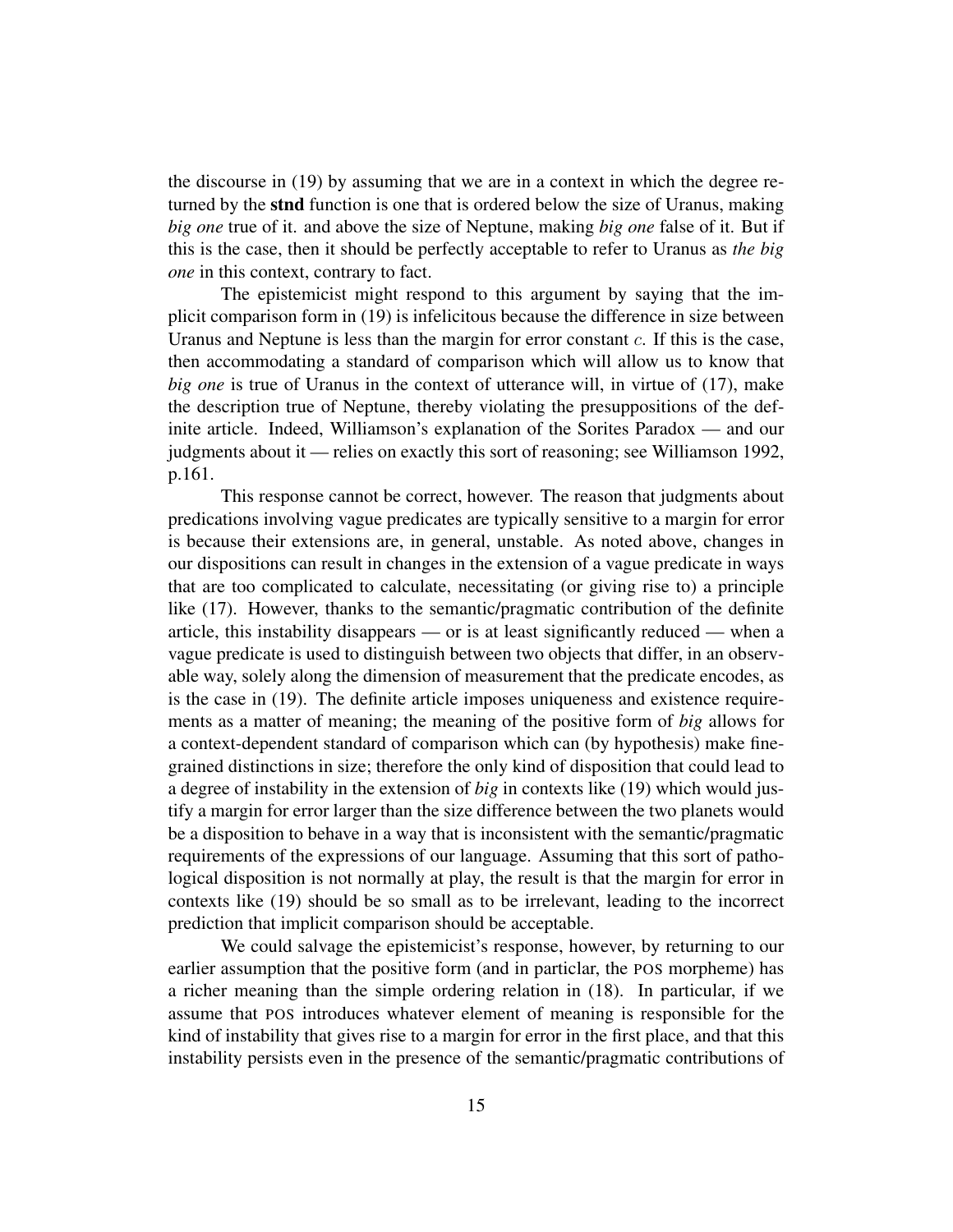the definite article, then the epistemicist's response goes through. For example, it could be that instability in the extension of the positive form of *big* arises from interest relativity in the meaning of POS, as in the analysis we considered in the previous section: since our interests are constantly shifting, the extension of the positive form are also shifting. If it can be shown that this instability persists even in the presence of the uniqueness and existence presuppositions of the definite article, then the epistemicist's response can be maintained.<sup>11</sup> It is important to observe, though, that this version of the response crucially imparts an aspect of meaning to the positive form that is not present in the comparative. This means that crisp judgment effects — and by extension, the Similarity Constraint — are ultimately rooted in a semantic property of this class of vague predicates.

## *3.3 Underlying vagueness*

Let us now consider supervaluationist accounts of vagueness. There is a way of implementing this sort of analysis that can in principle account for the implicit vs. explicit comparison in crisp judgment contexts: we could maintain the compositional assumptions about gradable adjective meaning and explicit comparative morphology that we adopted in section 3.1, but take no stand on whether the semantics of POS is interest relative, and instead just make the general assumption that regardless of its specific contributions to the meaning of the positive form, the result is a vague property that should be given a standard supervaluationist analysis. To the extent that such an analysis can be made to derive the Similiarity Constraint, e.g. by stipulating a global constraint that disallows the sort of "fine-grained" precisifications that are necessary to make the positive form usable in crisp judgment contexts (see van Rooij (this volume); but see also Kamp (1975, p.145), who explicitly resists this move, and Fara (2000), who rejects supervaluationism on other grounds), it will account for the facts.

These are not the compositional assumptions usually made in supervaluationist analyses that actually address the relation between positive and comparative

 $11$ On the other hand, it is not clear that we need to invoke a margin for error at all, if we adopt an interest relative semantics. The interst relative account of the infelicity of the definite description in (19) goes as follows. We have a standing interest in behaving in a way consistent with the conventional meanings of the expressions of our language. This interest should lead us to fix the extension of *big* in a way that makes it true of Uranus and false of Neptune, in order to accommodate the presuppositions of the definite article. However, this very same interest also requires us to accept the entailments of the positive form of *big*, which inlcude the strong position that Uranus but not Neptune has a size that significantly exceeds the contextual standard of comparison, rather than the weaker position that Uranus but not Neptune has a size that (merely) exceeds the standard. If our overall interests are in general incompatible with this entailment, as claimed by Fara, we have an irresolvable conflict, leading to anomaly.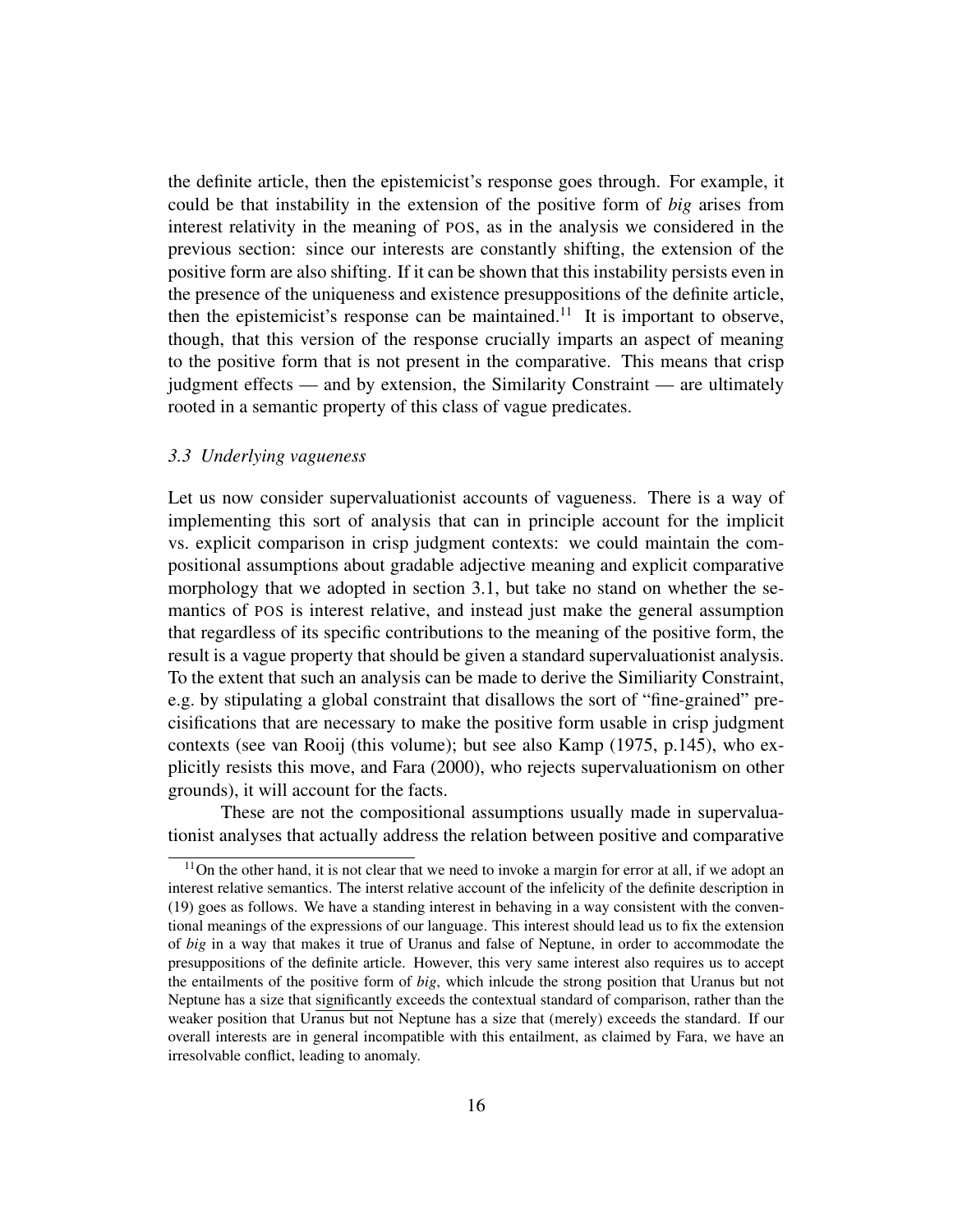gradable predicates, however. This brings us back to the second question about the implicit/explicit comparison distinction: what does it tell us about the compositional relation between these forms? To understand the significance of this question, we need to step back a bit and take note of a robust typological generalization about the world's languages: if the positive and comparative forms of a gradable predicate stand in a morphological markedness relation to each other, it is always the comparative that is the marked form. While there are many languages that do not make a morphological distinction between positive and comparative predicates (as noted in section 2), there are no known languages in which the comparative form is morphologically simple and the positive is morphologically complex.<sup>12</sup>

The typological facs can certainly be accommodated in a degree-based theory of the sort we started this section with (e.g., by hypothesizing that the move from a one-place measure function to a one-place property is achieved by a typeshifting rule while the move to a two-place comparative relation requires extra morphology; see note 8). A major selling point of most supervaluationist analyses, along with their close cousins, the comparison-class based analyses of Wheeler 1972; Klein 1980; van Benthem 1982 and van Rooij (this volume), is that they actually predict the typological facts. This is because such analyses provide a way of compositioanlly deriving the meaning of comparative predicates from the (vague) meaning of the positive, and as an "added bonus," they can achieve this result withough introducing abstract objects like degrees into the semantic ontology.

For example, Kamp (1975) defines the comparative morpheme roughly as an operator that ranges over different ways of precisifying a vague predicate, and says that there are ways of doing so that make it true of the target of comparison

| (i) | a. | Zhangsan gao.                                                   |
|-----|----|-----------------------------------------------------------------|
|     |    | Zhangsan tall                                                   |
|     |    | 'Zhangsan is taller than some contextually salient individual.' |
|     |    | " <sup>*</sup> Zhangsan is tall"                                |
|     | b. | Zhangsan hen gao.                                               |
|     |    | Zhangsan HEN tall                                               |
|     |    | 'Zhangsan is tall.'                                             |

However, as shown in recent work by Liu (2009) and Grano (2010), the contrast in (i) is really a fact about non-negated, matrix assertions, and in other syntactic contexts, unmarked gradable predicates can have positive form meanings. More convincing evidence evidence for morphological marking of the positive form comes from Elizabeth Bogal-Allbritten's (2008) work on Navajo, though in this language *both* the positive and comparative forms are derived by combining a root (which cannot appear by itself) with degree morphology. This is exactly the kind of pattern that the degree-based theory outlined at the beginning of this section predicts to be a possibility.

<sup>&</sup>lt;sup>12</sup>It has sometimes been claimed that Mandarin Chinese has the opposite markedness relation, given contrasts like the one in (i) (see e.g., Sybesma 1999, p. 27).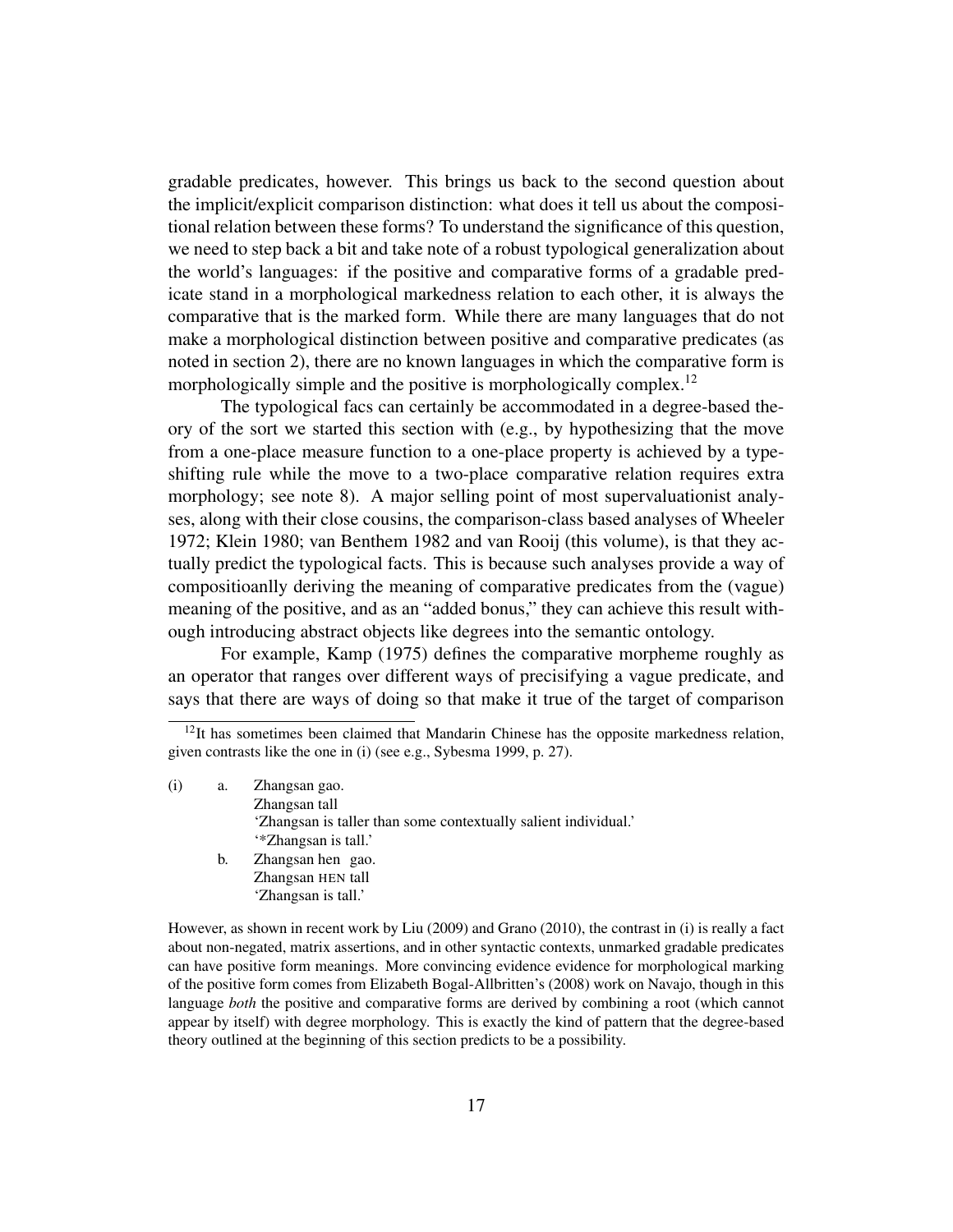and false of the standard, but not vice versa. For example, on this view, (20) is true relative to a model M just in case there is a model  $M'$ , which may differ from M in how it populates the positive and negative extension of *big* (and in whether it does so in a total or partial way) such that  $M'$  assigns Uranus to the positive extension of *big* and *Neptune* to its negative extension.

(20) Uranus is bigger than Neptune.

The Consistency Constraints (however they are derived) will ensure that this meaning gives the right truth conditions, i.e. that the size of Uranus exceeds the size of Neptune. But crucially, in order to account for the fact that (20) can be felicitously used in crisp judgment contexts, as we have seen, it must be the case that the range of models with respect to which the positive root can be evaluated includes ones that make very fine-grained distinctions (see Kamp 1975, p. 145).

Given this, it is difficult to see what rules out implicit comparison constructions in the same contexts. That is, if there is a way to precisify *big* in just the way that (20) requires, then surely if the linguistic and discourse context tells us that we are restricting our attention to just Uranus and Neptune, as is the case in implicit comparison, it is precisely this precisification that we will need to invoke. We could avoid this result by stipulating that the positive root is restricted to be evaluated only with respect to coarse models  $-$  i.e., by putting a limit on precisification  $-$  but then we would incorrectly predict that explicit comparatives should also show crisp judgment effects, since they are compositionally derived from the positive. Alternatively, we could hypothesize that the positive contains an element of meaning that adds the restriction to coarse-grained models, but this would effectively amount to giving up on the hypothesis that the comparative is compositionally derived from the positive.

Turning to comparison class based analyses of positive and comparative adjectives, it appears at first glance that they run into the same sorts of problems as supervaluation analyses. In this kind of approach, the positive form denotes a property whose extension is determined relative to a comparison class  $c$ , which may be either explicit or implicit. The resulting function from individuals to truth values may be partial — distinguishing between those elements in the comparison class that definitely have the property, those that do not, and those that fall in an "extension gap" — leading to a treatment of vagueness that is much the same as in a supervaluationist analysis.

Once we add in the Consistency Constraints, there are a couple of different options for deriving the comparative from the positive. Wheeler (1972) proposes that the function of the comparative is to stipulate that the adjective is evaluated relative to a comparison class consisting of the target and standard of comparison,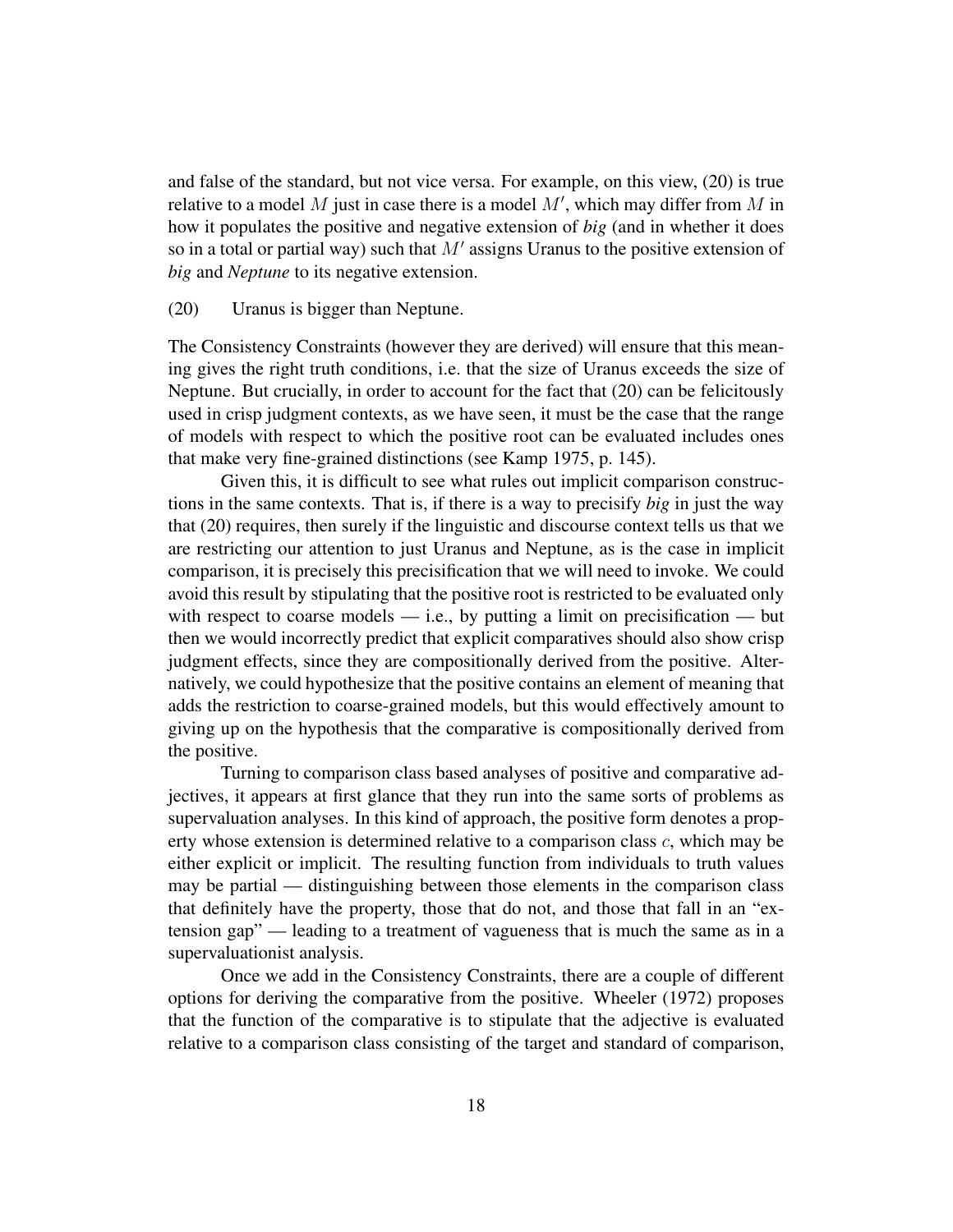and to assert that, relative to this comparison class, it is true of the target and false of the standard. This is shown in  $(21)$ , where c is the comparison class parameter.

(21) 
$$
\text{[MORE } A \text{ than } y \text{]}^{c} = \lambda x. [A]^{x,y}(x) = 1 \wedge [A]^{x,y}(y) = 0
$$

But if this is the right meaning, it is difficult to see how implicit and explicit comparatives can be distinguished in crisp judgment contexts. According to (21), the explicit comparative *Uranus is bigger than Neptune* is true just in case Uranus counts as big relative to the comparison class {Uranus, Neptune}, and Neptune does not. But then it is not at all clear how we can rule out the corresponding implicit comparative, which seems to be saying exactly the same thing. Klein (1980) proposes a different semantics for comparatives, given in (22).

(22) 
$$
[\text{More } A \text{ than } y]^{c} = \lambda x. \exists c' [\llbracket A \rrbracket^{c'}(x) = 1 \land \llbracket A \rrbracket^{c'}(y) = 0]
$$

This analysis shares with Wheeler's the idea that the basic function of a comparative is to relativize the extension of the adjective to a comparison class that makes it true of the target and false of the standard. The difference is that it doesn't stipulate what this comparison class is; it merely asserts that there is one.

This difference is crucial, and is exploited by Robert van Rooij in the comparison class-based analysis of explicit and implicit comparatives that he develops in his paper in this volume. In essence, van Rooij proposes that explicit comparatives be given a Klein-style analysis, and implicit comparatives be given a Wheelerstyle analysis, so that *compared to* structures have the meaning in (23) (definite descriptions involving implicit comparison will be the same in the relevant respects).

(23) 
$$
[A \text{ compared to } y]^c = \lambda x. [A]^{x,y}(x) = 1 \wedge [A]^{x,y}(y) = 0
$$

In van Rooij's analysis, the implicit comparative *Uranus is big compared to Neptune* has the truth conditions in (24a), and the explicit comparative *Uranus is bigger than Neptune* has the truth conditions in (24b).

(24) a. 
$$
[[big]]^{\{uranus, neptune\}}(\text{uranus}) = 1 \wedge [big]^{\{uranus, neptune\}}(\text{neptune}) = 0
$$
\nb.  $\exists c'[[big]^{c'}(\text{uranus}) = 1 \wedge [big]^{c'}(\text{neptune}) = 0$ 

The truth conditions in (24a) lead to unacceptability in crisp judgment contexts, according to van Rooij, because of whatever principles are ultimately determined to provide the best way to derive the Similarity Constraint and explain judgments about the inductive premise of the Sorites. Van Rooij discusses a couple of options in his paper, which I will not evaluate here; the upshot is that comparison classes that consist only of two objects that deviate by a very small degree along the compared dimension are ruled out, so the infelicity of implicit comparison in crisp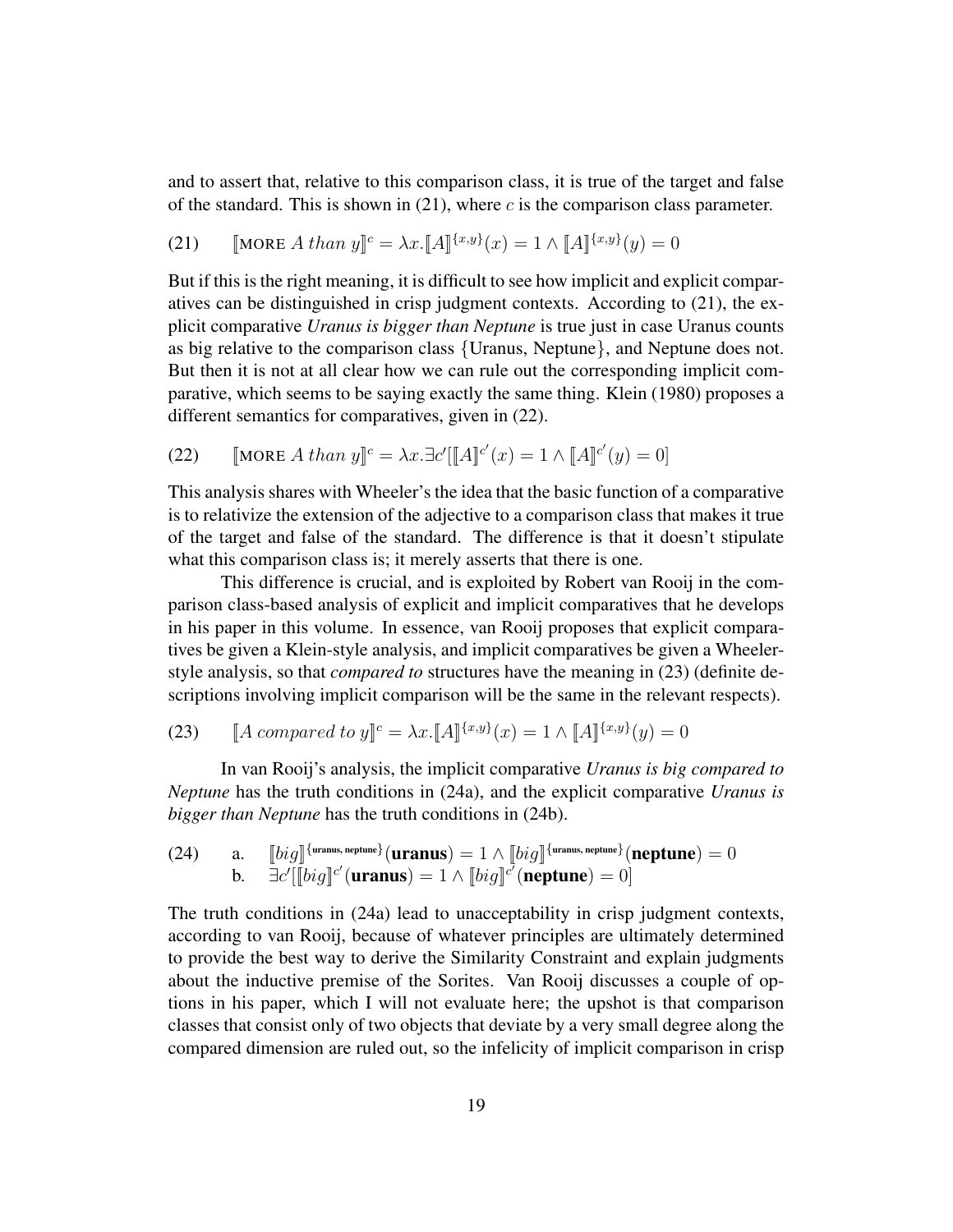judgment contexts can be viewed as a kind of presupposition failure.

The reason that (24b) does not run into the same problem is because it introduces existential quantification over comparison classes. (24a) is unacceptable because it necessarily involves the inadmissible comparison class {Uranus, Neptune}; (24b) is acceptable because it is not restricted to this comparison class, and it is true as long as there is some other, admissible comparison class relative to which *big* is true of Uranus and false of Neptune. If there is such a class, then given the Consistency Constraints, (24b) entails that the size of Uranus exceeds the size of Neptune, which is what we want.

An important feature of van Rooij's analysis is that the constraints that explain the infelicity of implicit comparison in crisp judgment contexts (whatever they turn out to be) are general constraints on comparison classes and the meaning of the positive form, and so do in fact carry over fully to explicit comparatives. The reason explicit comparatives don't run into the same problems is because of the "extra" meaning they introduce: existential quantification over comparison classes. Van Rooij thus avoids weakening the hypothesis that the comparative is fully derived from the positive, as we saw above was the case for the supervaluationist analysis, and so provides what looks like the best candidate for a semantic analysis of the comparative in which it is fully compositionally derived from the positive.

Van Rooij's analysis is not without its own potentially problematic features, however. In particular, the analysis necessitates assumptions about the domains of vague predicates that call into question the foundational hypothesis that the semantics of vague predicates can be captured strictly on the basis of orderings on individuals, rather than in terms of more abstract objects like degrees. Specifically, as van Rooij observes, his analysis predicts that an assertion of an explicit comparative in a crisp judgment context should entail (or maybe pragmatically presuppose) the existence of "witness" objects that, together with the compared objects, can be used to construct an appropriate comparison class. Van Rooij formalizes this condition as a constraint on models which requires that for any two objects  $x, y$  that differ by a small degree along a compared dimension  $\delta$ , there should be objects w, z such that z is significantly different from y relative to  $\delta$  but indistinguishable from x, and w is significantly different from y and indistinguishable from  $x$ .<sup>13</sup>

The problem is that it does not appear that assertions of explicit comparatives actually entail (or presuppose) the existence of such witnesses. Consider, for example, an assertion of *Uranus is bigger than Neptune*, evaluated against a common ground in which we know that the sizes of the eight planets in the solar system (plus Pluto, for nostalgia's sake) are as shown in (25).

<sup>&</sup>lt;sup>13</sup>There are two exceptions: objects that are maximal and minimal with respect to  $\delta$ , if they exist.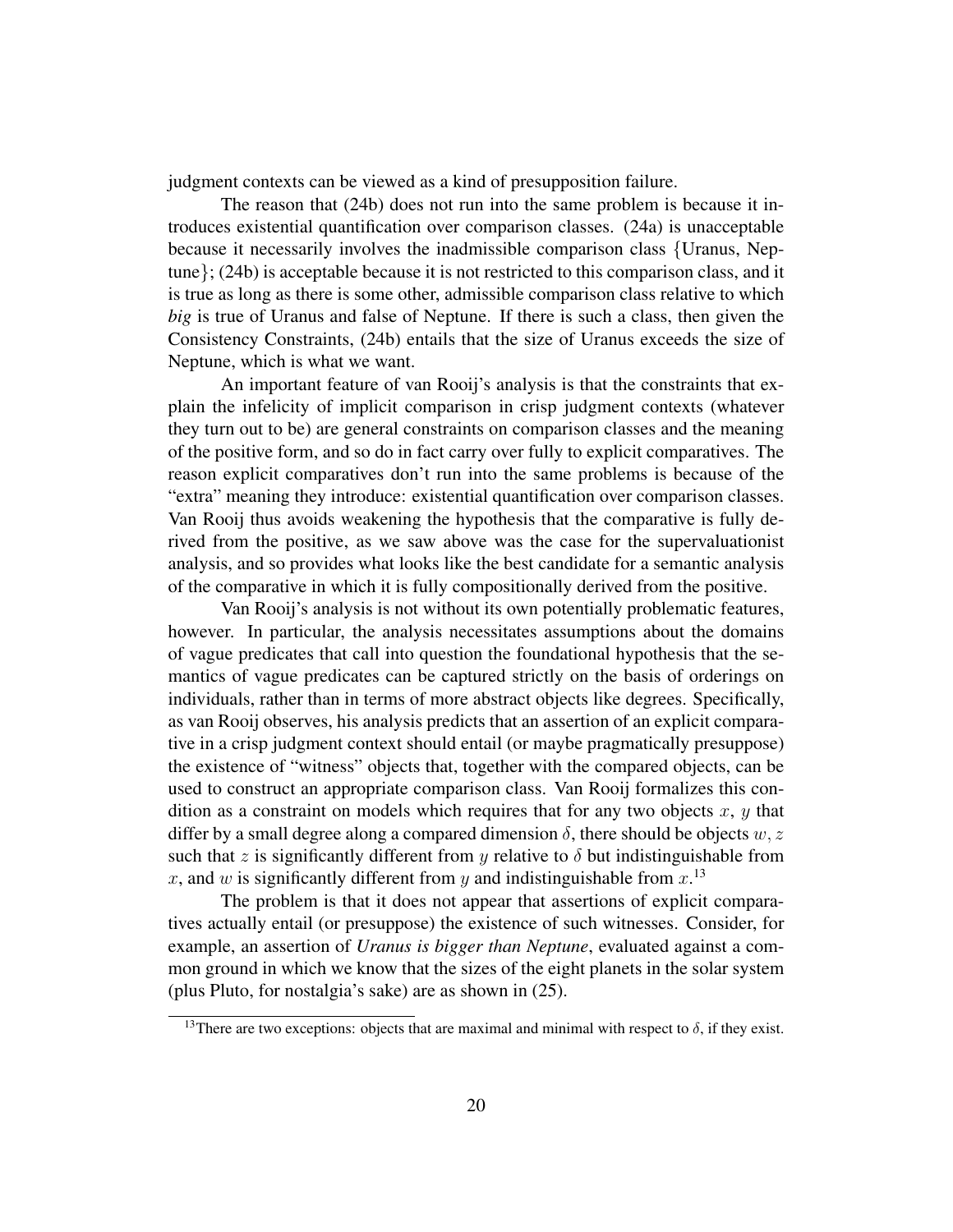| (25) | Jupiter 142,984 km Earth 12,756 km (Pluto 2274 km) |           |  |
|------|----------------------------------------------------|-----------|--|
|      | Saturn 120,536 km Venus                            | 12,104 km |  |
|      | Uranus $51,118 \text{ km}$ Mars $6,794 \text{ km}$ |           |  |
|      | Neptune 49,532 km Mercury 4880 km                  |           |  |

This sentence is clearly true, but does not appear to entail (or presuppose) the existence of objects (planets or otherwise) with sizes just a bit bigger than Uranus or smaller than Neptune, in this solar system or any other. Even if we explicitly hypothesize the absence of such objects, the sentence is both felicitous and true:

(26) Let's consider a universe that consists of just the nine planets listed in the table in (25). As the table shows, in this universe, *Uranus is bigger than Neptune*, just as it is in our universe.

One response might be to claim that Saturn and Earth count as the relevant witnesses in this example. But this would mean that Saturn is indistinguishable from Uranus relative to size but significantly different from Neptune, and that Earth is indistinguishable from Neptune but significantly different from Uranus. This is clearly wrong, as illustrated by figure 3, which provides a graphical representation of the relative sizes of these four planets (minus Saturn's rings) in descending order.



Figure 3: Saturn, Uranus, Neptune and Earth

Evidently the "witnesses" that are required in order to explain the implicit/explicit distinction, and that are required to explain our judgments about the truth and felicity of the comparatives in (25) and (26), are rather abstract, and need not correspond to actual objects in the world that the sentence is about (or the model that represents it). In fact, as van Rooij points out, the structure of the model that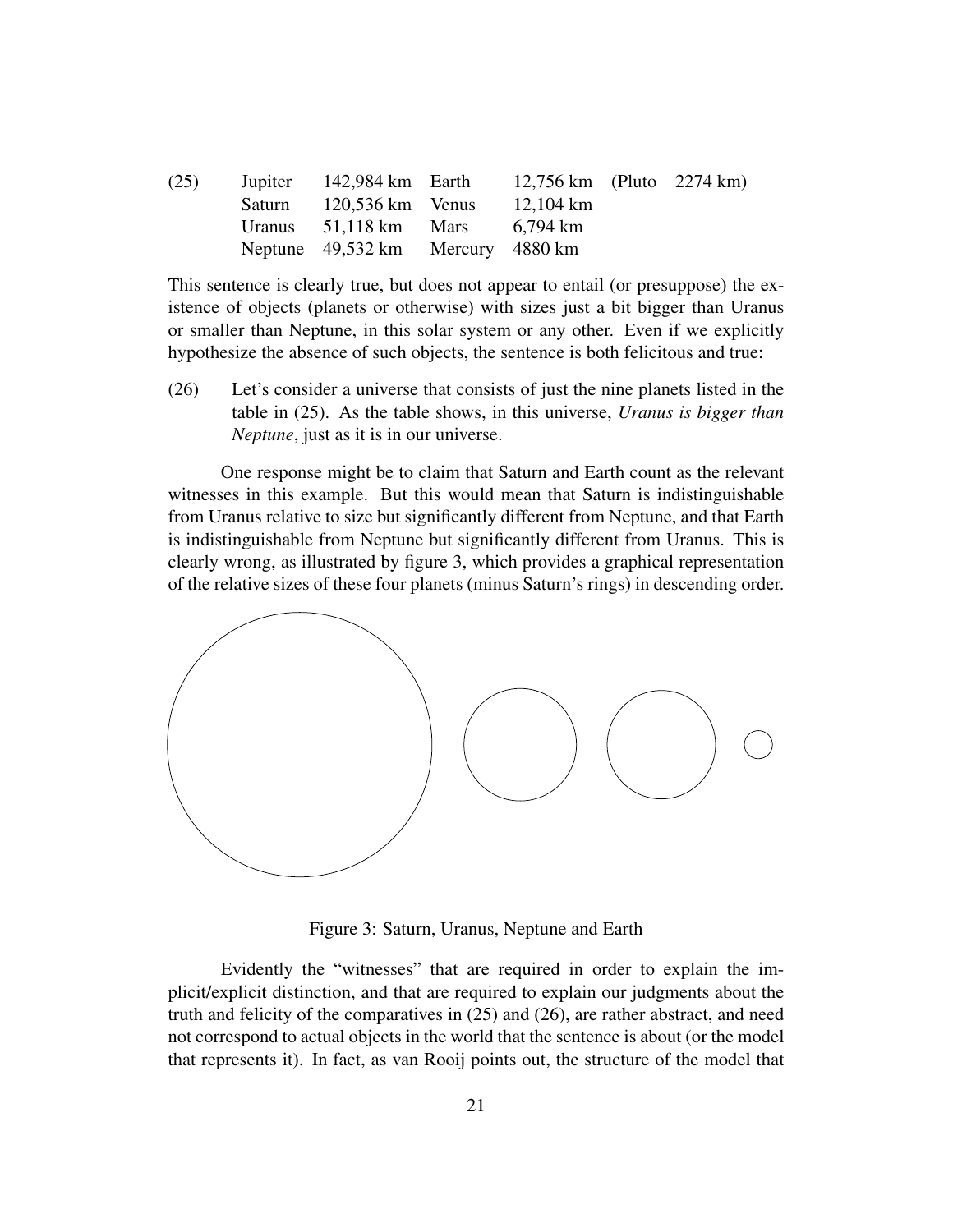results from the addition of a witness constraint is one that bears a distinct similarity to the abstract structures assumed in many degree-based theories. While this might provide a technical solution to the implicit/explicit distinction that allows us to maintain a semantics in which the comparative is derived from the positive, it clearly undermines one of the main selling points of the comparison class approach, which is that it can base a semantics of gradability and comparison entirely on how the (actual) objects in the domain of a gradable predicate relate to each other, without reference to more abstract objects like degrees. Whether it more seriously undermines the analysis is a question that deserves further consideration.

## 4 Conclusion

Stassen (1985, p. 24) states that "a construction in natural language counts as a comparative construction if that construction has the semantic function of assigning a graded (i.e. non-identical) position on a predicative scale to two (possibly complex) objects." Both implicit and explicit comparisons count as comparative constructions by this definition, yet as we have seen in this paper, they differ in acceptability when used to charaterize orderings between objects that differ by a small but observable amount along the relevant parameter, indicating that the two constructions have slightly different meanings. This point is significant for typological work on the grammar of comparison, but, as I have argued in this paper, it is also relevant to questions about vagueness. I have shown that the contrast between implicit and explicit comparison follows directly from an analysis in which positive and comparative forms of gradable predicates are both derived from a more abstract source, and in which vagueness arises from a semantic feature of the positive, though the facts do not necessarily tell us exactly what the nature of this feature is (i.e., whether it comes from interest relativity or from something else). The facts are not so easily explained in a theory in which vagueness is a purely epistemic or model-theoretic phenomenon, or one in which the comparative is compositionally derived from the positive.

#### References

- Bartsch, Renate, and Theo Vennemann. 1973. *Semantic structures: A study in the relation between syntax and semantics*. Frankfurt: Athäenum Verlag.
- van Benthem, Johann. 1982. Later than late: On the logical origin of the temporal order. *Pacific Philosophical Quarterly* 63:193–203.
- Bogal-Allbritten, Elizabeth. 2008. Gradability and degree constructions in Navajo. BA Honors Thesis, Swarthmore College.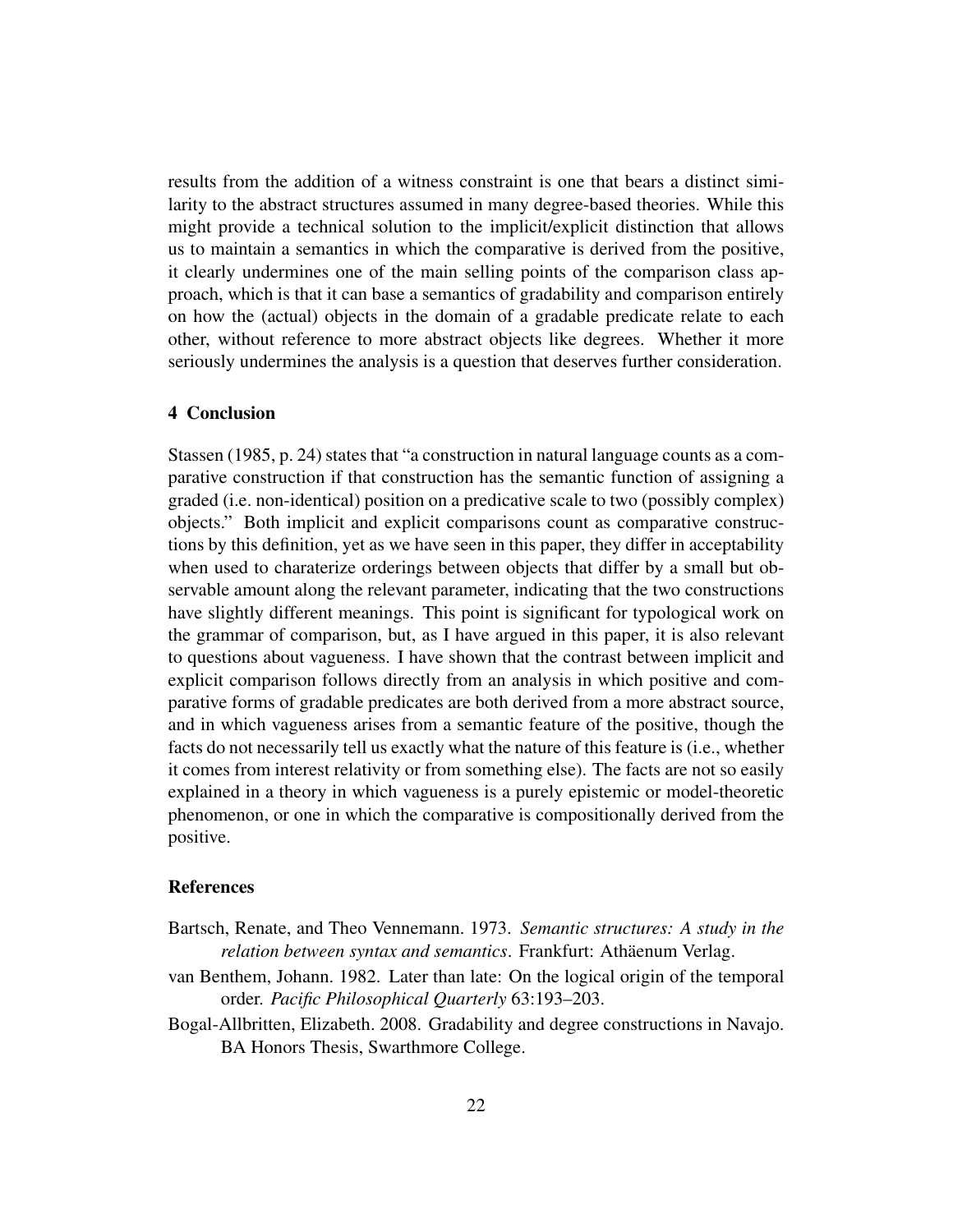- Bogusławski, Andrzej. 1975. Measures are measures: In defence of the diversity of comparatives and positives. *Linguistiche Berichte* 36:1–9.
- Chierchia, Gennaro. 1998. Reference to kinds across languages. *Natural Language Semantics* 6:339–405.
- Cresswell, M. J. 1977. The semantics of degree. In *Montague grammar*, ed. Barbara Partee, 261–292. New York: Academic Press.
- Fara, Delia Graff. 2000. Shifting sands: An interest-relative theory of vagueness. *Philosophical Topics* 20:45–81.
- Fara, Delia Graff. 2008. Profiling interest relativity. *Analysis* 68:326–335.
- Grano, Thomas. 2010. Mandarin *hen*, universal markedness, and tense. Unpublished ms., University of Chicago.
- Heim, Irene. 2000. Degree operators and scope. In *Semantics and Linguistic Theory 10*, ed. Brendan Jackson and Tanya Matthews, 40–64. Ithaca, NY: CLC Publications.
- Kamp, Hans. 1975. Two theories of adjectives. In *Formal semantics of natural language*, ed. Edward Keenan, 123–155. Cambridge: Cambridge University Press. Reprinted in 1984.
- Kamp, Hans, and Barbara Partee. 1995. Prototype theory and compositionality. *Cognition* 57:129–191.
- Kennedy, Christopher. 1999. *Projecting the adjective: The syntax and semantics of gradability and comparison*. New York: Garland. (1997 UCSC Ph.D Dissertation).
- Kennedy, Christopher. 2007a. Modes of comparison. In *Papers from the 43rd Annual Meeting of the Chicago Linguistic Society Volume 1: The Main Session*, ed. Malcolm Elliott, James Kirby, Osamu Sawada, Eleni Staraki, and Suwon Yoon, 139–163. Chicago, IL: Chicago Linguistic Society.
- Kennedy, Christopher. 2007b. Vagueness and grammar: The semantics of relative and absolute gradable predicates. *Linguistics and Philosophy* 30:1–45.
- Kennedy, Christopher, and Louise McNally. 2005. Scale structure and the semantic typology of gradable predicates. *Language* 81:345–381.
- Klein, Ewan. 1980. A semantics for positive and comparative adjectives. *Linguistics and Philosophy* 4:1–45.
- Liu, Chen-Sheng Luther. 2009. The positive morpheme in chinese and the adjectival structure. *Lingua* DOI: 10.1016/j.lingua.2009.06.001.
- Marsack, C. C. 1975. *Samoan*. New York: English Universities Press.
- Putnam, Hilary. 1975. The meaning of 'meaning'. In *Language, mind, and knowledge*, ed. Keith Gunderson, 131–193. University of Minnesota Press.